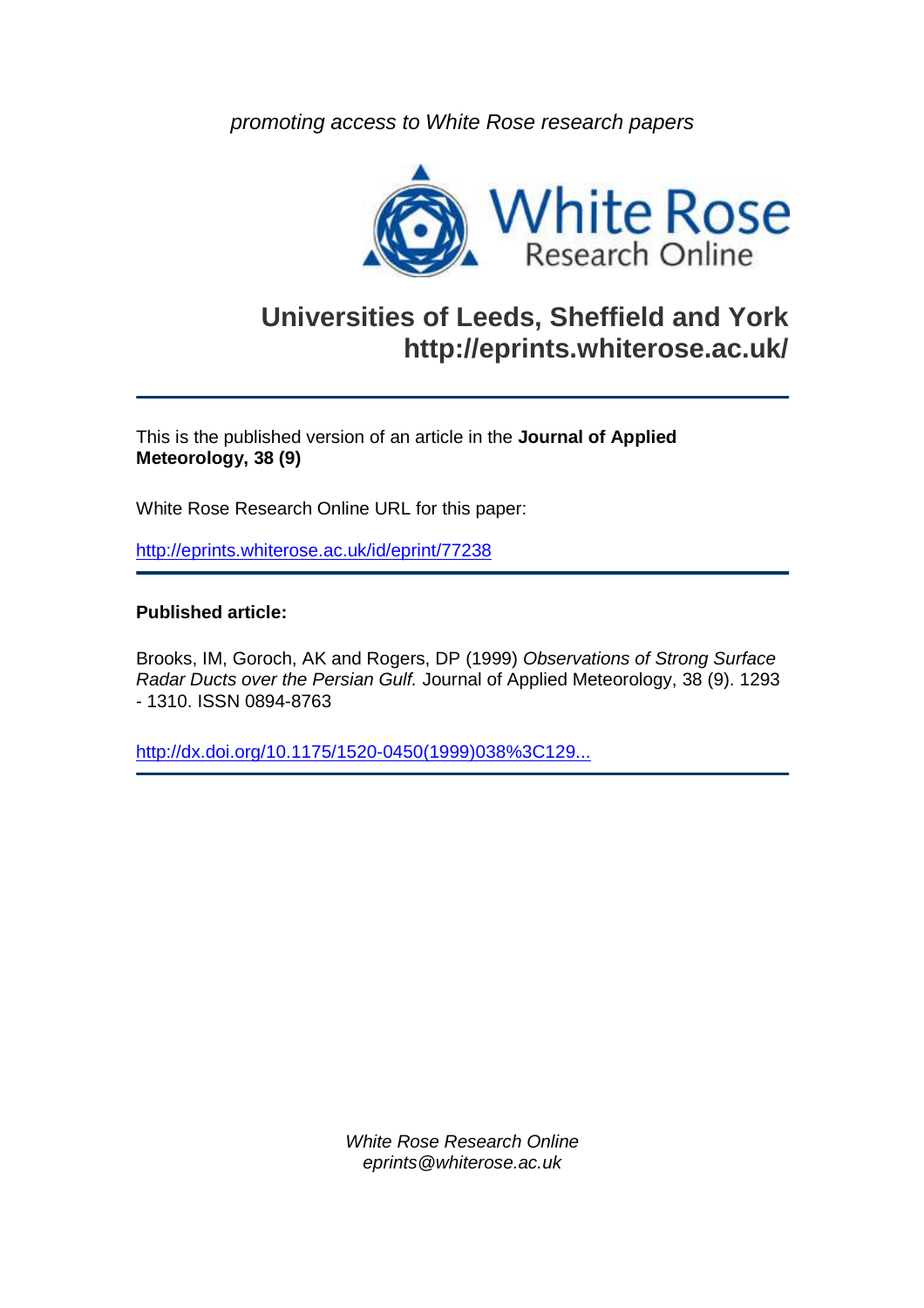# **Observations of Strong Surface Radar Ducts over the Persian Gulf**

IAN M. BROOKS

*Scripps Institution of Oceanography, La Jolla, California*

ANDREAS K. GOROCH

*Naval Research Laboratory, Monterey, California*

## DAVID P. ROGERS

*Scripps Institution of Oceanography, La Jolla, California*

(Manuscript received 15 May 1998, in final form 1 December 1998)

#### ABSTRACT

Ducting of microwave radiation is a common phenomenon over the oceans. The height and strength of the duct are controlling factors for radar propagation and must be determined accurately to assess propagation ranges. A surface evaporation duct commonly forms due to the large gradient in specific humidity just above the sea surface; a deeper surface-based or elevated duct frequently is associated with the sudden change in temperature and humidity across the boundary layer inversion.

In April 1996 the U.K. Meteorological Office C-130 Hercules research aircraft took part in the U.S. Navy Ship Antisubmarine Warfare Readiness/Effectiveness Measuring exercise (SHAREM-115) in the Persian Gulf by providing meteorological support and making measurements for the study of electromagnetic and electrooptical propagation. The boundary layer structure over the Gulf is influenced strongly by the surrounding desert landmass. Warm dry air flows from the desert over the cooler waters of the Gulf. Heat loss to the surface results in the formation of a stable internal boundary layer. The layer evolves continuously along wind, eventually forming a new marine atmospheric boundary layer. The stable stratification suppresses vertical mixing, trapping moisture within the layer and leading to an increase in refractive index and the formation of a strong boundary layer duct. A surface evaporation duct coexists with the boundary layer duct.

In this paper the authors present aircraft- and ship-based observations of both the surface evaporation and boundary layer ducts. A series of sawtooth aircraft profiles map the boundary layer structure and provide spatially distributed estimates of the duct depth. The boundary layer duct is found to have considerable spatial variability in both depth and strength, and to evolve along wind over distances significant to naval operations ( $\sim$ 100 km). The depth of the evaporation duct is derived from a bulk parameterization based on Monin–Obukhov similarity theory using nearsurface data taken by the C-130 during low-level (30 m) flight legs and by ship-based instrumentation. Good agreement is found between the two datasets. The estimated evaporation ducts are found to be generally uniform in depth; however, localized regions of greatly increased depth are observed on one day, and a marked change in boundary layer structure resulting in merging of the surface evaporation duct with the deeper boundary layer duct was observed on another. Both of these cases occurred within exceptionally shallow boundary layers ( $\leq$ 100 m), where the mean evaporation duct depths were estimated to be between 12 and 17 m. On the remaining three days the boundary layer depth was between 200 and 300 m, and evaporation duct depths were estimated to be between 20 and 35 m, varying by just a few meters over ranges of up to 200 km.

The one-way radar propagation factor is modeled for a case with a pronounced change in duct depth. The case is modeled first with a series of measured profiles to define as accurately as possible the refractivity structure of the boundary layer, then with a single profile collocated with the radar antenna and assuming homogeneity. The results reveal large errors in the propagation factor when derived from a single profile.

#### **1. Introduction**

Anomalous radio propagation conditions—those differing from the propagation conditions for a ''standard''

E-mail: brooks@myfanwy2.ucsd.edu

atmosphere—are, the appellation not withstanding, very much the norm over the oceans. The various classes of anomalous propagation are summarized by Turton et al. (1988). The present study is concerned only with the class of anomalous propagation known as ducting in which radio waves become trapped within a shallow and near-horizontal layer. Under such conditions the propagation range can be greatly enhanced. The concentration of energy within the duct, however, results

*Corresponding author address:* Dr. Ian M. Brooks, Scripps Institution of Oceanography, UCSD, 9500 Gilman Dr., La Jolla, CA 92093-0230.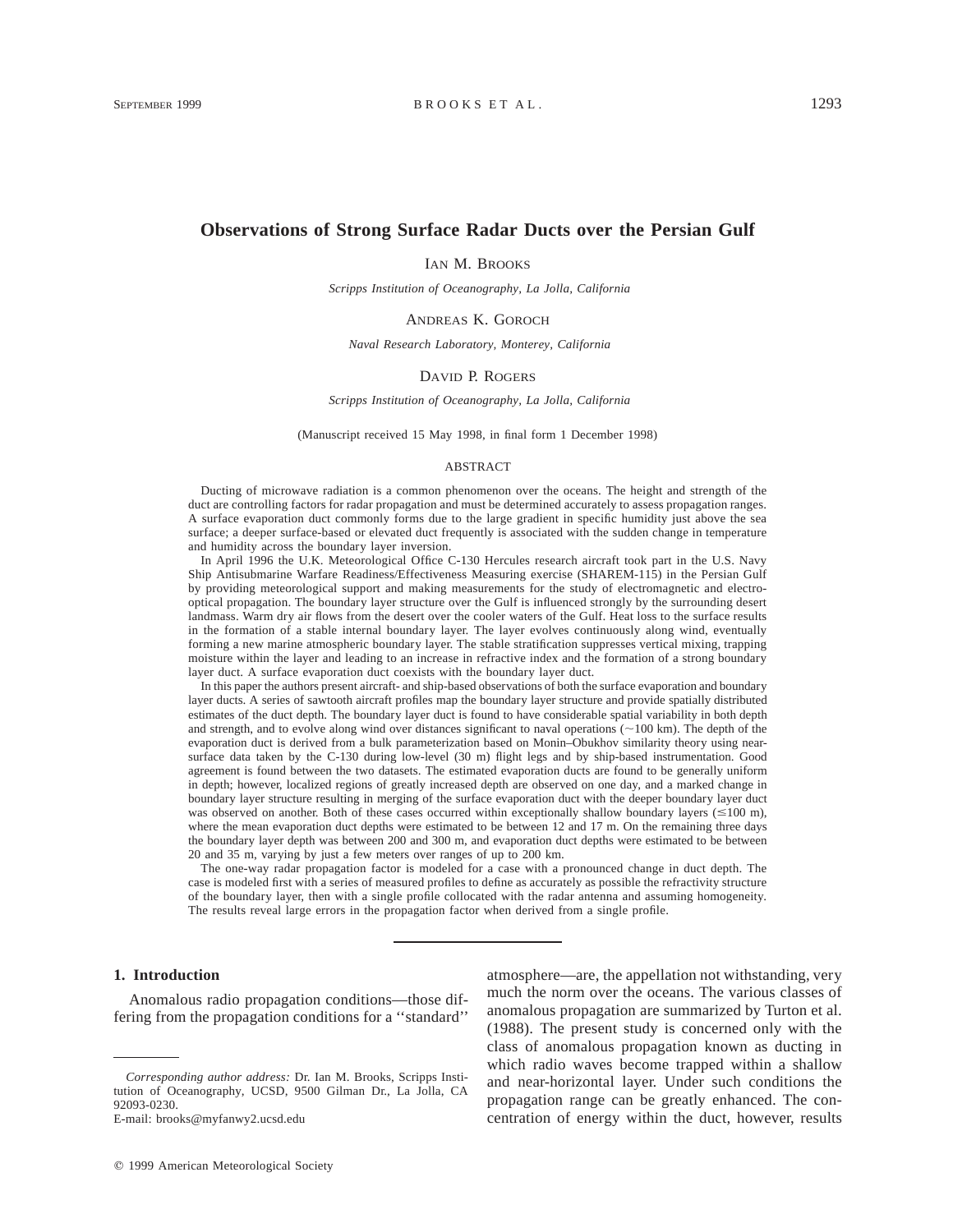

FIG. 1. Idealized *M* profiles for various types of radar duct: (a) standard atmosphere, no duct; (b) evaporation duct; (c),(d) surface ducts; and (e) elevated duct. The duct height *D* is indicated by arrows on each profile. FIG. 2. Idealized representation of the alongwind evolution of the

in a corresponding reduction in the signal just above or below the ducting layer, and the formation of a radar ''hole'' where detection ranges are much reduced.

It is usual in studies of radar ducting to consider the modified refractive index *M,* defined by the empirical equation

$$
M = \frac{77.6}{T} \left( P + \frac{4810e}{T} \right) + \frac{z}{10^{-6}r}, \tag{1}
$$

where *T* is atmospheric temperature in kelvins, *P* is total atmospheric pressure in millibars, *e* is water vapor pressure in millibars, *z* is height in meters, and *r* is the earth's radius in meters; *M* is dimensionless (Bean and Dutton 1968). The value *M* has the useful property that *dM*/*dz* is less than zero for ducting conditions, easily recognizable as an inversion in a vertical profile. Figure 1 shows idealized *M* profiles for the various types of duct: evaporation, surface-based, and elevated. The standard atmosphere profile (a) is obtained when all the parameters in Eq. (1) vary only with their standard atmospheric lapse rates. Evaporation ducts (b) result from the large humidity gradient commonly found just above the sea surface. They are typically of the order of a few meters to a few tens of meters deep, but vary with geographic location, season, and time of day. Surfacebased  $[(c),(d)]$  and elevated (e) ducts may result from either large-scale subsidence or the modification of an air mass advected over a body of water. The large gradients in humidity and temperature across a subsidence inversion give rise to a trapping layer. Whether the duct reaches the surface depends upon the strength of the inversion and the depth and vertical structure of the boundary layer (BL) beneath it.

The BL is that part of the atmosphere that is influenced directly by the surface. In coastal regions an air mass advected from the land over the water may experience a large change in surface roughness, temperature, and humidity. The air closest to the surface adjusts rapidly to the change in surface conditions. Consider



potential temperature profiles for an internal boundary layer. The initial profile is that just prior to advection over the coastline, and shows a deep, well-mixed boundary layer. As the distance from the shore increases, the IBL deepens and its potential temperature approaches that of the sea surface. The original BL inversion is slowly eroded. Ultimately a shallow, well-mixed marine layer may form. The dashed line represents the IBL depth; the arrows indicate the sea surface potential temperature.

the advection of warm, dry, continental air over a cooler body of water. Heat loss to the surface results in the cooling of the air nearest the surface and the formation of a stable layer within the existing boundary layer—a stable internal boundary layer (IBL). An upward flux of moisture from the surface humidifies the near-surface air; the stability of the layer suppresses vertical mixing and thus traps moisture within the shallow IBL. The decrease in temperature and increase in humidity cause an increase in *M.* The gradients across the top of the stable layer result in a trapping layer and the formation of a duct. As the air mass moves downstream the internal boundary layer may continue to evolve for several hundred kilometers (Garratt 1990), deepening, moistening, and eventually reaching equilibrium with the surface. At the same time, the old BL that had existed over land, cut off from the surface by the stable layer below, is eroded slowly away. Ultimately, the internal boundary layer formed at the coast may become the only recognizable boundary layer and is considered the boundary layer proper, rather than a layer within a deeper BL. Figure 2 shows an idealized representation of internal boundary layer evolution. Early measurements of internal boundary layer development and their associated radio propagation conditions are presented by Craig (1946) and Emmons (1947). A more recent example of a strong surface-based duct formed by advection of warm, dry air over cooler water is given by Babin and Rowland (1992). A succession or combination of different processes may result in surface-based or elevated ducting layers coexisting with evaporation ducts, or for multiple ducts to coexist at different levels. Note that although there is no clear distinction between evapo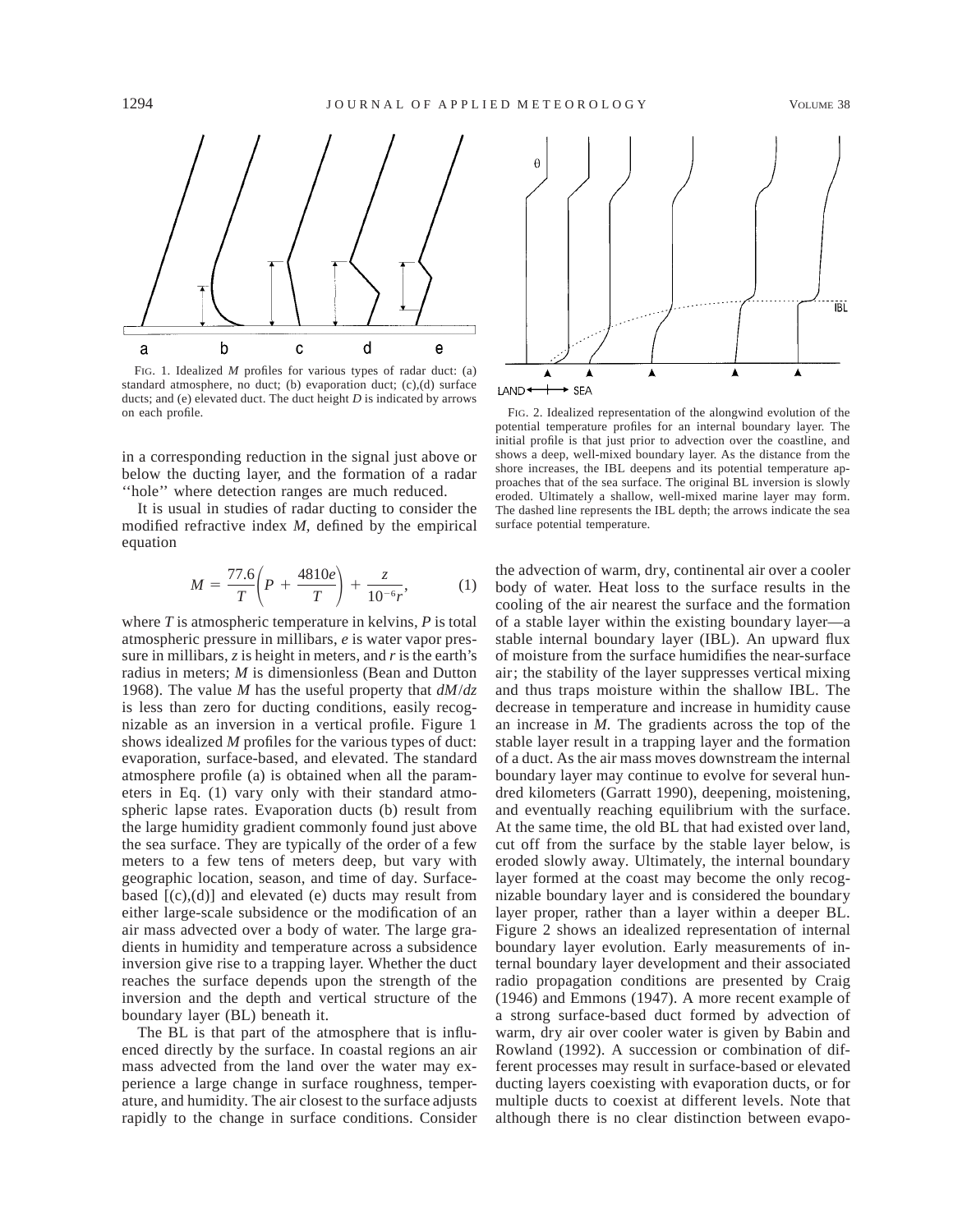ration and surface-based ducts, the former being a subset of the latter, they do present different measurement problems, as explained below. For the purposes of this paper we will consider them separately and define surface-based or boundary layer ducts to be those where the trapping layer corresponds with a well-defined boundary layer inversion, and evaporation ducts to be near-surface features associated with strong gradients in temperature and humidity within the lowest levels of the boundary layer.

Both surface evaporation and boundary layer ducts are common over the oceans (Craig 1946; Emmons 1947; Abdul-Jauwad et al. 1991; Babin 1996; Babin et al. 1997). Babin (1996) examined a total of 116 days of soundings made by an instrumented helicopter off Wallops Island, Virginia, during all seasons and a variety of meteorological conditions. Surface-based or evaporation ducts were present 74% of the time but no attempt was made to distinguish between them. Evaporation ducts below the 3-m minimum measurement level are not included in the Wallops Island dataset, implying an even higher frequency of occurrence.

The strength of a radar duct is quoted in terms of the maximum wavelength (or minimum frequency) trapped by the duct. For a simple surface-based or elevated duct this is given by the expression

$$
\lambda_{\max} = \frac{2}{3} C D \Delta M^{1/2},\tag{2}
$$

where  $\lambda_{\text{max}}$  is the maximum trapped wavelength (m), *D* is the duct depth (m),  $\Delta M$  is the difference between the minimum in *M* at the top of the duct and the maximum value within the duct (note that this is not necessarily the value of *M* at the bottom of the duct), and  $C = 3.77$  $\times$  10<sup>-3</sup> for a surface-based duct, and  $C = 5.66 \times 10^{-3}$ for an elevated duct (Turton et al. 1988). In reality the cutoff wavelength for a duct is not sharply defined and wavelengths longer than  $\lambda_{\text{max}}$  will be ducted to some extent; nor is the duct perfect for wavelengths shorter than  $\lambda_{\text{max}}$ , and some energy will always leak out of the duct.

The effects of radar ducting are important for several reasons: ducting can modify the effective range of radio communications and navigation radar used by shipping, and its effects must be removed from weather radar returns before determining precipitation rates (Moszkowicz et al. 1994). It is of particular interest to naval operations, for which knowledge of surface duct height is of critical importance in predicting radar propagation and hence target detection ranges. Depending upon the relative heights of antenna, duct, and target, the duct may greatly enhance or reduce the detection range. Routine ship-based soundings may be sufficient to identify boundary layer ducts but evaporation ducts are more difficult to characterize since it is not usually feasible to make profile measurements within a few meters of the sea surface. Point measurements from a fixed height are used with a bulk parameterization to calculate the local depth of the evaporation duct. A number of such evaporation duct models are reviewed by Babin et al. (1997).

To assess the effect of measured or parameterized refractivity profiles a radar propagation model is used to calculate a propagation factor as a function of range and height. Typically only a single measured profile is available, often located at the radar source—a rawinsonde profile made from a ship, for example. The single profile is used as input to the model and the assumption is made that refractivity conditions are uniform over the range of the model, typically on the order of 50–100 km. In a heterogeneous environment the assumption of homogeneity may result in significant errors in the calculated propagation factor. A recent study by Goldhirsh and Dockery (1998) examined 30 cases where a series of spatially distributed refractivity profiles defined a two-dimensional cross section through the atmosphere. They modeled the radar propagation using first the full series of profiles then a single profile only, and determined the error resulting from the assumption of homogeneity. Their analysis treated the problem on a purely statistical basis and derived the probability of the error being greater than some value over a defined region of the model output field.

The measurements presented in this paper were made by the U.K. Meteorological Office's Meteorological Research Flight (MRF) C-130 Hercules aircraft over the Persian Gulf during late April 1996. Additional measurements were obtained from coastal weather stations, a U.S. Navy ship-based instrumentation package, and rawinsonde launches. The measurements were made in support of a U.S. Navy Ship Antisubmarine Warfare Readiness/Effectiveness Measuring exercise (SHAR-EM-115). One of the goals of such exercises is to evaluate the impact of environmental conditions on electromagnetic and electro-optical systems. The latest generation of weapon, sensor, and communication systems is more sensitive to environmental conditions than are the systems it replaces; it has thus become essential to consider not just the large-scale or mean environment, but also the effects of small-scale variability.

The Persian Gulf is entirely surrounded by desert landmass (Fig. 3). The BL above such an enclosed sea rarely will be free of the effects of the surrounding land since advective effects will influence the BL regardless of wind direction (Smedman et al. 1997). Hot, dry air coming off the desert over the Gulf rapidly will form a stable IBL and associated radar duct. Abdul-Jauwad et al. (1991) studied two years worth of 12-hourly soundings from a coastal station in Saudi Arabia and found a surface radar duct to exist most of the time, with a mean depth of 40 m.

We examine first the general boundary layer conditions prevailing during the observation period (section 3a). The boundary layer is the region of greatest interest for ship-based radar and it is important to relate radar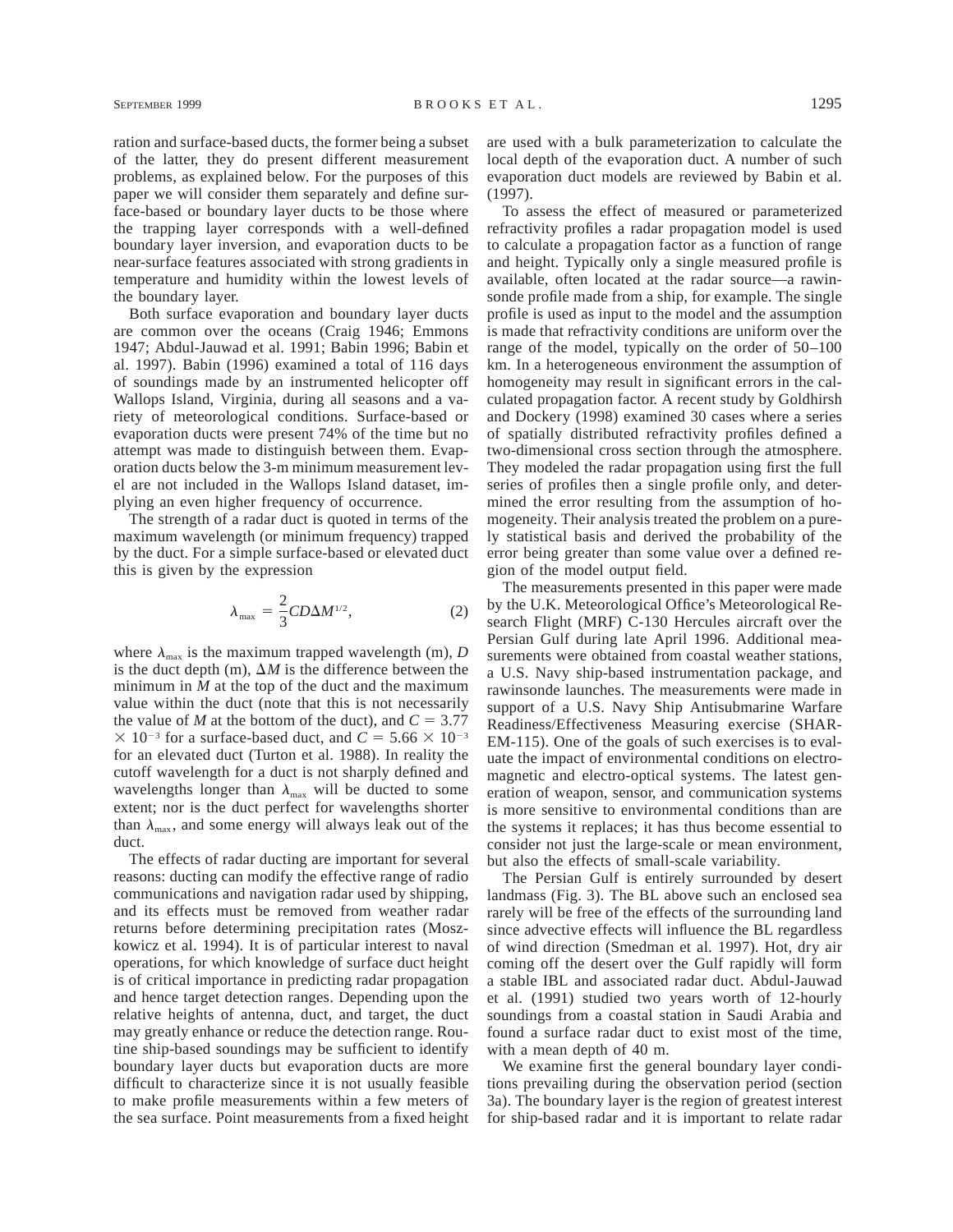

FIG. 3. Map of the Persian Gulf. Kuwait International Airport is marked by the solid triangle. The region marked by a dotted line around the central Gulf corresponds to the area shown in other maps throughout this paper. The arrow shows the mean boundary layer wind direction throughout the observing period.

propagation studies back to BL conditions and processes to understand how to apply the results more widely. Observations of BL and surface evaporation ducts are examined separately to assess their spatial variability (sections 3b and 3c). Last, we model radar propagation for one of the cases to illustrate the effect of spatial variability on the propagation factor and the errors arising from the use of a single profile and assumed homogeneity (section 4).

#### **2. Measurements**

The MRF C-130 Hercules is a well-instrumented atmospheric research aircraft. Its standard suite of instruments measures a wide range of meteorological, dynamic, radiative, and microphysical variables. Table 1 lists details of measurement accuracy and resolution for the primary variables used in this study. The three wind components are derived from a pitot–static pressure sys-

| (combined performance of the instrument, signal conditioning, and logging system). |                                          |                       |                                        |                            |  |  |
|------------------------------------------------------------------------------------|------------------------------------------|-----------------------|----------------------------------------|----------------------------|--|--|
| Variable                                                                           | Instrument type                          | Manufacturer          | Accuracy                               | Resolution                 |  |  |
| Aircraft measurements                                                              |                                          |                       |                                        |                            |  |  |
| Air temperature                                                                    | Platinum resistance                      | Rosemount 102BL       | $\pm 0.3$ °C                           | $0.006$ °C                 |  |  |
| Static pressure                                                                    | Variable capacitance                     | Rosemount 1201F       | $\pm 1$ mb                             | $0.25$ mb                  |  |  |
| Surface temperature                                                                | Pyroelectric detector                    | Heimann               | $\pm 0.5$ °C                           | $0.1^{\circ}$ C            |  |  |
| Total water content                                                                | Lyman- $\alpha$ absorption<br>hygrometer | U.K. Meteor. Office   | $\pm 0.15$ g kg <sup>-1</sup>          | $0.005$ g kg <sup>-1</sup> |  |  |
| Dewpoint temperature                                                               | Thermoelectric hygrometer                | General Eastern 1011B | $\pm 0.25^{\circ}$ C ( $>0^{\circ}$ C) | $0.03\degree C$            |  |  |
| Wind speed                                                                         | Gust vanes,                              | Penny & Giles         | $\pm 0.4$ m s <sup>-1</sup>            | $0.06$ m s <sup>-1</sup>   |  |  |
|                                                                                    | Pitot-static system,                     | Rosemount 1221F       |                                        |                            |  |  |
|                                                                                    | inertial platform,                       | Honeywell H423        |                                        |                            |  |  |
|                                                                                    | <b>GPS</b>                               | NAVSTAR XR5           |                                        |                            |  |  |
| Altitude                                                                           | Radar altimeter                          | Honeywell             | $\pm 1\%$                              | $0.4 \text{ m}$            |  |  |
| Ship-based measurements                                                            |                                          |                       |                                        |                            |  |  |
| Air temperature                                                                    | Platinum resistance                      | Rotronics MP-100      | $\pm 0.3$ °C                           | $0.1^{\circ}$ C            |  |  |
| Air pressure                                                                       | Variable capacitance                     | Setra Model 720       | $\pm 0.5$ hPa                          | $0.1$ hPa                  |  |  |
| Surface temperature                                                                | Pyroelectric detector                    | Heimann KT-19         | $\pm 0.5$ °C                           | $0.1^{\circ}$ C            |  |  |
| Relative humidity                                                                  | Capacitance                              | Rotronics MP-100      | 1%                                     | 1%                         |  |  |
| Wind speed                                                                         | Propeller/vane                           | R. M. Young 04101     | $\pm 0.5$ m s <sup>-1</sup>            | $0.1 \text{ m s}^{-1}$     |  |  |

TABLE 1. Primary variables used in this study, the instrument types and manufacture, and measurement accuracy and resolution (combined performance of the instrument, signal conditioning, and logging system).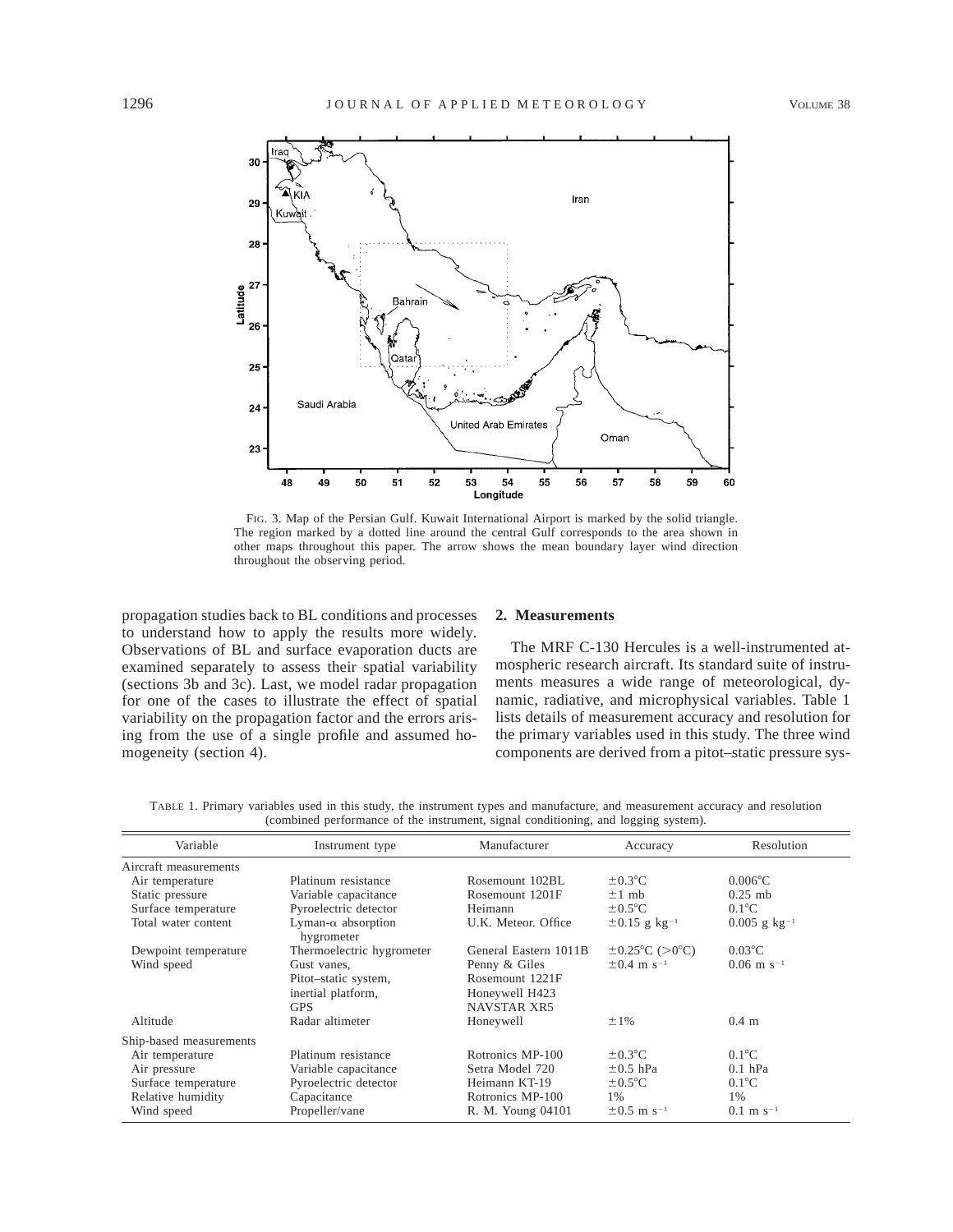29 Apr/A455

0940–1620

22

| maximum wind speed values, which were obtained just above the inversion. |                |                         |       |            |                  |     |                    |                          |
|--------------------------------------------------------------------------|----------------|-------------------------|-------|------------|------------------|-----|--------------------|--------------------------|
| Date/flight No.                                                          | Times<br>(UTC) | Inversion height<br>(m) | (K)   | SST<br>(K) | $(g \; kg^{-1})$ | WD  | WS<br>$(m s^{-1})$ | WS (max)<br>$(m s^{-1})$ |
| 23 Apr/A451                                                              | 0938-1652      | $\sim$ 70               | 299.6 | 299.3      | 16.1             | 283 | 6.3                |                          |
| 25 Apr/A452                                                              | $0600 - 1150$  | $\sim$ 100              | 298.9 | 298.5      | 15.3             | 306 | 5.9                | 12                       |
| 27 Apr/A453                                                              | $0905 - 1300$  | $200 - 300$             | 297.9 | 297.9      | 11.4             | 310 | 14.3               | 23                       |
| 28 Apr/A454                                                              | $0305 - 1035$  | $250 - 300$             | 297.7 | 297.1      | 10.5             | 315 | 13.0               | 23                       |

297.8

11.0

298.7

TABLE 2. Flight times and some boundary layer properties for SHAREM-115. All values are means for 30-m flight legs except the

tem and two wind vanes, or gust probes, all situated at the tip of a 7-m long nose boom in the relatively undistorted airflow ahead of the aircraft. Aircraft motions are monitored by an inertial navigation unit that is corrected for long-period drift and Schuler oscillations by comparison with a global positioning system (GPS). The temperature measurements used in this study are derived from a Rosemount platinum resistance thermometer situated 1–2 m behind the wind probes on the nose boom. Dewpoint temperature and total water mixing ratio are measured by a Lyman- $\alpha$  absorption hygrometer situated at the base of the nose boom. The Lyman- $\alpha$  suffers from a drift in the zero offset over the course of a flight that is corrected by continuous calibration against a General Eastern cooled-mirror hygrometer when in clear air. All five of the flights presented here were conducted entirely in clear air so that the Lyman- $\alpha$  calibration should not suffer any periods of degradation. The sea surface temperature (SST) is measured radiometrically by a Heimann infrared radiometer. The SST data are not corrected for nonunity emissivity of the surface. The resultant error is estimated to be on the order of  $-0.1$  K.

250

Aircraft altitude is determined by radar altimeter up to 1500 m; above this height the altitude is determined from the atmospheric pressure. Most parameters are sampled at 32 Hz; 1-s mean values are used throughout this analysis.

301

13.4

A total of five flights were made between 23 April and 29 April, based out of Bahrain. Flying times and locations were determined by the need to fit in with the operations of the naval exercise. Table 2 gives details of flight times and some relevant boundary layer parameters. The sampling strategy was designed to characterize the vertical structure and horizontal variability of the boundary layer. A typical flight consisted of stacks of straight and level flight legs and a series of sawtooth profiles from approximately 15 m to just above the inversion, over fixed ground tracks (Fig. 4). This flight pattern provided a dense set of measurements from which two-dimensional cross sections through the lower troposphere could be constructed to provide a clear visualization of the boundary layer structure. The cross sections were oriented both across and along the approximate wind direction—the precise orientation was



FIG. 4. The aircraft flight track on 25 Apr. Flight tracks on 23 and 28 Apr followed a pattern similar to that shown here; on 27 and 29 Apr, tracks were flown only along the Gulf, oriented NW–SE.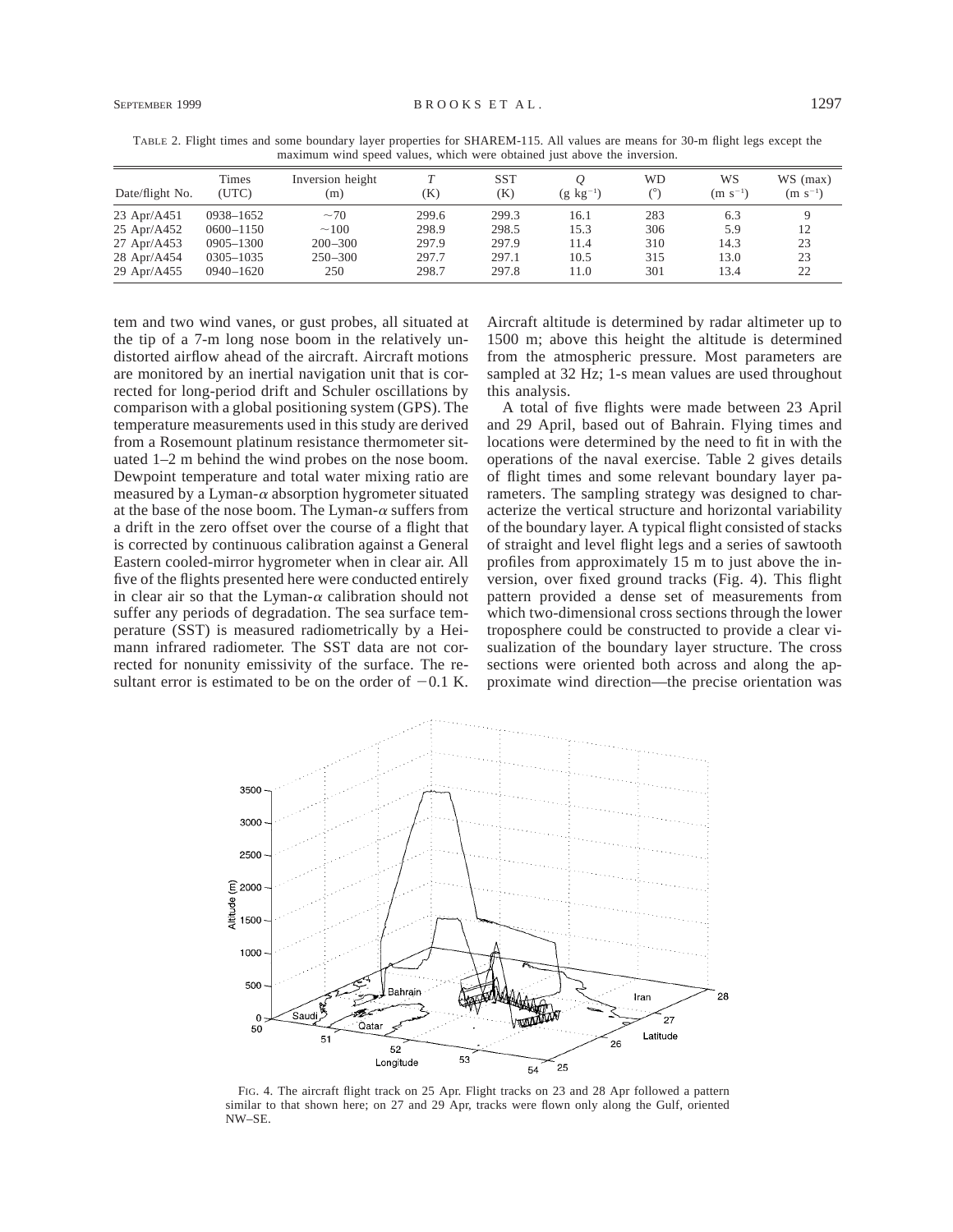limited by the proximity of Iranian airspace to the northeast. Occasional deeper profiles were made from 15 m up to 1500 m.

Near-surface meteorological measurements were made from the USS *Caron.* Air temperature and relative humidity were measured by a Rotronics MP-100 probe, and wind speed and direction were measured by an R. M. Young wind vane. The instruments were located on the jack staff at the prow of the ship approximately 17 m above the waterline and 20 m from the main superstructure. Flow distortion is unavoidable on a large platform such as a ship but should be minimized by the instrument siting and is not expected to bias much our results. Sea surface temperature was measured by an infrared radiometer mounted on the stanchion on the foredeck at the bow and angled  $30^{\circ}$  from the vertical to keep the hull out of the field of view while minimizing cold sky reflection. No corrections were made to account for the nonunity emissivity of the sea surface, but periodic comparisons with direct measurements showed agreement to be within 0.2 K. One-min averages of the ship data are used in this analysis. Occasional rawinsonde soundings were also made from the *Caron.* Measurements of the initial boundary layer state at the coast prior to advection over the Persian Gulf are obtained from synoptic upper-air reports from Kuwait International Airport (KIA), several hundred kilometers to the northwest (see Fig. 3).

### **3. Observations**

#### *a. Meteorological conditions*

Mean boundary layer conditions for the five research flights fall into two distinct groups and are summarized in Table 2. On 23 and 25 April, winds were light and variable, blowing from between west and northwest on the 23d with a maximum of 9 m  $s^{-1}$  just above the inversion and from between northwest and north with a maximum of  $12 \text{ m s}^{-1}$  on  $25$  April. The boundary layers were very shallow, between 70 and 100 m on both days. The remaining three flights took place during a period when the synoptic flow was dominated by a region of high pressure over Turkey with a secondary high over Saudi Arabia, resulting in a winter shamal. Such events are dominated by high northerly winds (*shamal* is an Arabic word meaning north), occur episodically from November through March, and are associated with midlatitude disturbances moving from west to east (Perrone 1979). The shamal was accompanied by wind speeds of up to 23 m  $s^{-1}$  just above the inversion, falling to around  $12 \text{ m s}^{-1}$  near the surface; mesoscale subsidence over the Gulf; and increased sea state. The wind direction was consistently from between northwest and north-northwest, more or less straight down the length of the Gulf. The longer overwater fetch and greater mixing from the high winds resulted in deeper boundary layers (200–300 m) than on the earlier flights.

While the wind speed and boundary layer depth vary considerably between the earlier and later flights, the general development of the boundary layers is very similar. Synoptic upper-air soundings at coastal stations upwind of the operational area show deep (1000–3000 m), well-mixed, convective boundary layers. The mean BL potential temperature was 3–6 K warmer than the Gulf surface water temperature. No observations are available immediately downwind of the coast, but the typical evolution of a warm air mass advected over a cooler body of water has been documented in a number of recent experimental studies (Garratt and Ryan 1989; Hsu 1983; Rogers et al. 1995; Smedman et al. 1997). Heat loss to the surface cools the lowest part of the BL, resulting in the formation of a shallow stable IBL. Wind shear increases across the stable layer and mechanically driven turbulence entrains air from above, slowly deepening the layer. The surface humidity flux rapidly moistens the layer, and the stability of the layer suppresses vertical transport, trapping moisture near the surface. By the time it is sampled by the aircraft, the IBL has evolved to the point where it can be considered a shallow marine atmospheric boundary layer proper, rather than an IBL within the remains of the overland convective boundary layer.

Figure 5 shows profiles of potential temperature, total water mixing ratio, and wind speed and direction on 28 April from the coastal synoptic reporting station at KIA near the northwestern end of the Persian Gulf and a rawinsonde ascent from the USS *Caron* at the southeastern end of the operational area. It is assumed that the sounding at KIA is representative of the air mass prior to advection over the Gulf waters; it shows a wellmixed convective boundary layer approximately 1800 m deep. The rawinsonde profile some 600 km downwind shows a much shallower, stable boundary layer, approximately 300 m deep. It has cooled considerably toward the sea surface temperature and the near-surface water vapor mixing ratio has increased by a factor of about 4. The original boundary layer is no longer distinct and the IBL formed at the coast, though still evolving, has become the new boundary layer. The general warming of the lower atmosphere is associated with the mesoscale subsidence that accompanied the shamal. It should be noted that, while these soundings illustrate the general evolution of the boundary layer, the airflow is not directly between the two, and air sampled by the rawinsonde would have crossed the coast earlier in the day than that sampled at KIA.

#### *b. Boundary layer ducts*

The change in general meteorological conditions during SHAREM-115 is reflected in the evolution of the boundary layer duct during the week. Figure 6 shows a time–height section of  $\partial M/\partial z$  for the week during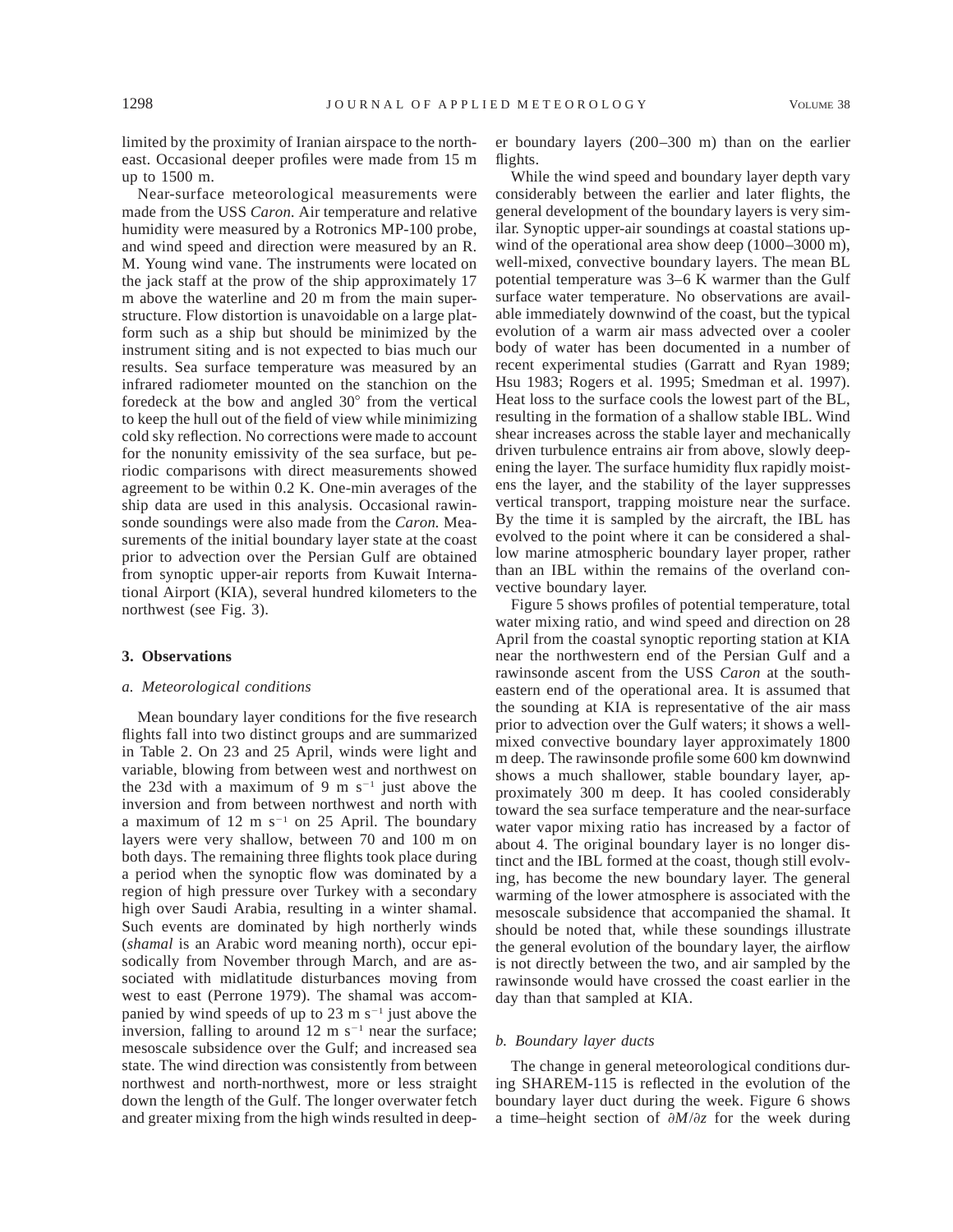

FIG. 5. Profiles of potential temperature  $(\theta)$ , total water mixing ratio  $(Q)$ , wind speed, and wind direction from the coastal synoptic reporting station at Kuwait International Airport (29°13'N, 47°59'E) at 1200 UTC ( $\bigcirc$ ) and from a rawinsonde ascent from the USS *Caron* at 26°09'N, 53°06'E at 1330 UTC (-) on 28 Apr.



FIG. 6. Time–height section of  $\partial M/\partial z$  generated from rawinsonde ascent profiles made from the USS *Caron* interpolated onto a 10 m  $\times$  6 h grid. A C-130 profile is included for 23 Apr since no rawinsonde ascent was made that day. The triangles at the surface indicate the time of each profile. Trapping layers ( $\partial M/\partial z$  < 0) are shaded and contoured at intervals of 0.5 *M* units m<sup>-1</sup>. Tick marks are located at 0000 UTC on the date shown by the tick label.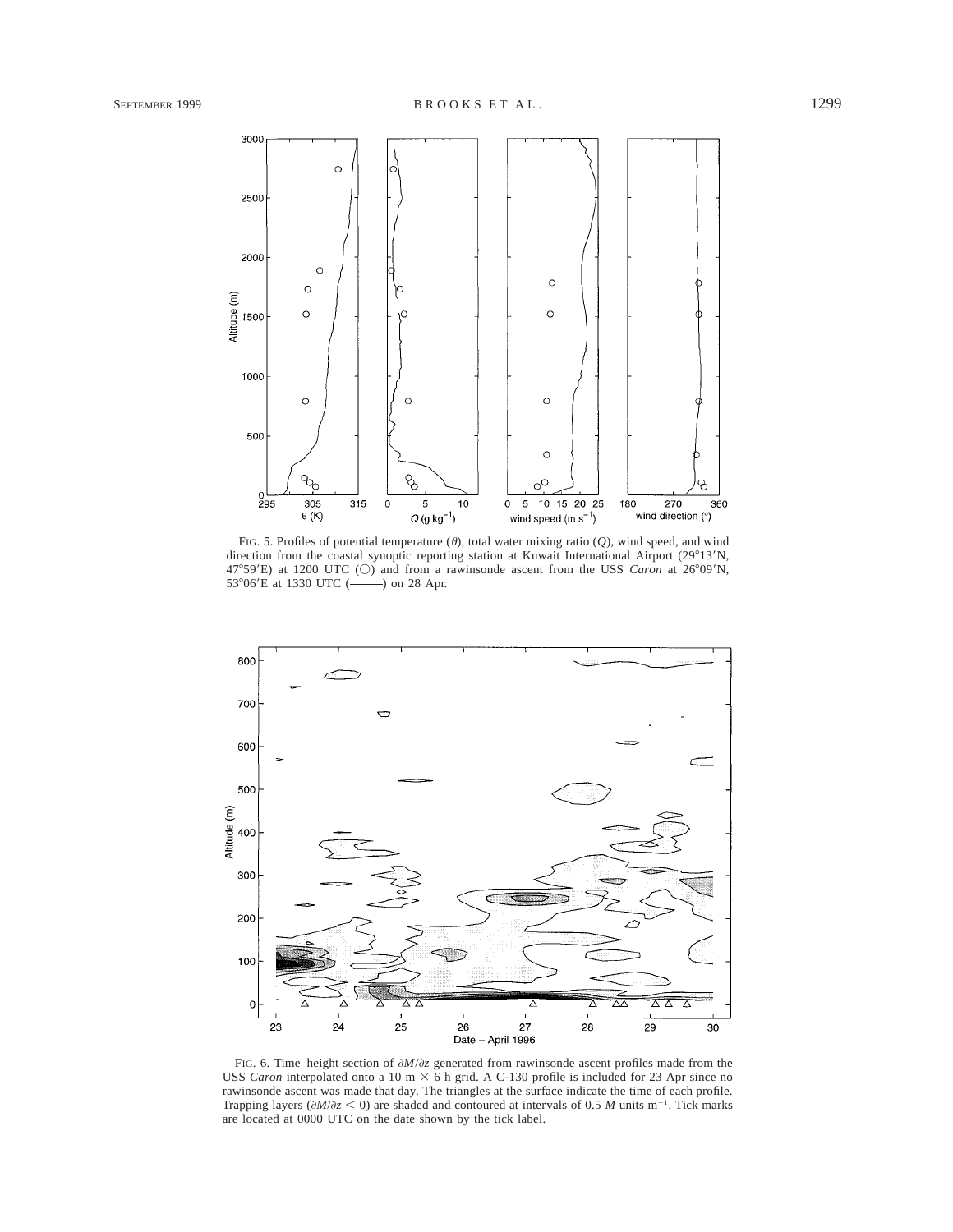

FIG. 7. Aircraft profiles of modified refractive index *M* from 23 Apr. The portion of each profile shown consists of approximately 2 min of data taken at the following times (UTC) and positions: P2, 1010, 26°38'N, 51°54'E; P3, 1124, 26°12'N, 53°07'E; P4, 1239, 25°49'N, 52°54'E; P5, 1255, 26°05'N, 52°02'E; P6, 1411, 26°07'N, 52°27'E; P7, 1413, 26°07'N, 52°27'E.

which aircraft observations were made, generated from rawinsonde ascents made from the USS *Caron* and one aircraft profile from 23 April since no rawinsonde ascents were made that day. There is a clear division between the shallow  $(\leq 150 \text{ m})$  ducting layer from 23 April through 25 April and the deeper  $(\sim 300 \text{ m})$  duct on 28 and 29 April. The transition between the two regimes is not resolved because of the lack of soundings during a period of some 44 h between 25 and 27 April. Some of the structure visible during this period, while not physically unrealistic, is a result of the interpolation a biharmonic spline (Sandwell 1987) that produces a smooth surface. Note that the rawinsonde soundings were made over a range of positions from  $26^{\circ}$  to  $26^{\circ}42'N$ and  $52^{\circ}12'$  to  $53^{\circ}24'E$  though mostly at the southeastern end of this range and at varying times of day, with a bias toward early morning soundings. No attempt has been made to compensate for spatial or diurnal variability in the data contributing to the time–height section. The near-surface trapping layer visible below about 30–40 m on 23 April and 25–29 April is due to the surface evaporation duct and will be discussed in section 3c.

The large number of profiles made by the C-130 during SHAREM-115 provides a large dataset of spatially distributed estimates of duct height and strength. In excess of 200 profiles were made over the five flights, of which 169 provide usable profiles of modified refractive index. The remaining profiles do not resolve adequately the trapping layer because of an insufficient vertical range. Figures 7 and 8 show examples of aircraft profiles of *M* from 23 and 29 April, respectively. The duct heights are marked on each profile and show considerable variability. Note that the aircraft profiles are made at a very shallow angle of  $\leq 3^{\circ}$  to the horizontal and thus sample the horizontal variability as well as the vertical structure of the atmosphere. The large difference between typical atmospheric length scales in the horizontal and vertical allows the profiles to be treated as vertical for many applications, though care is needed where horizontal gradient or variability is large. For this reason we have neglected small-scale structure in the *M* profiles when selecting the top of the ducting layer. A high degree of variability is evident in both the duct depth and the overall structure of the refractivity profile. The latter reflects the poor and intermittent mixing often found in stable boundary layers (Nappo and Bach 1997). The profiles on 29 April (Fig. 8) show a greater degree of small-scale structure within the boundary layer. This structure is due to the increased mixing across the inversion in the higher winds, which brings warm, dry air into the boundary layer. Once the air is entrained, mixing within the strongly stable upper boundary layer is relatively poor and on a small scale, leading to highly variable air properties. Boundary layer duct depth statistics are given in Table 3.



FIG. 8. Aircraft profiles of modified refractive index *M* from 29 Apr. These profiles form a sawtooth run downwind along the length of the area of operations from  $26^{\circ}38'N$ ,  $51^{\circ}43'E$  to  $26^{\circ}04'N$ ,  $53^{\circ}40'E$  and between the times of 1002:40 and 1032:50 UTC.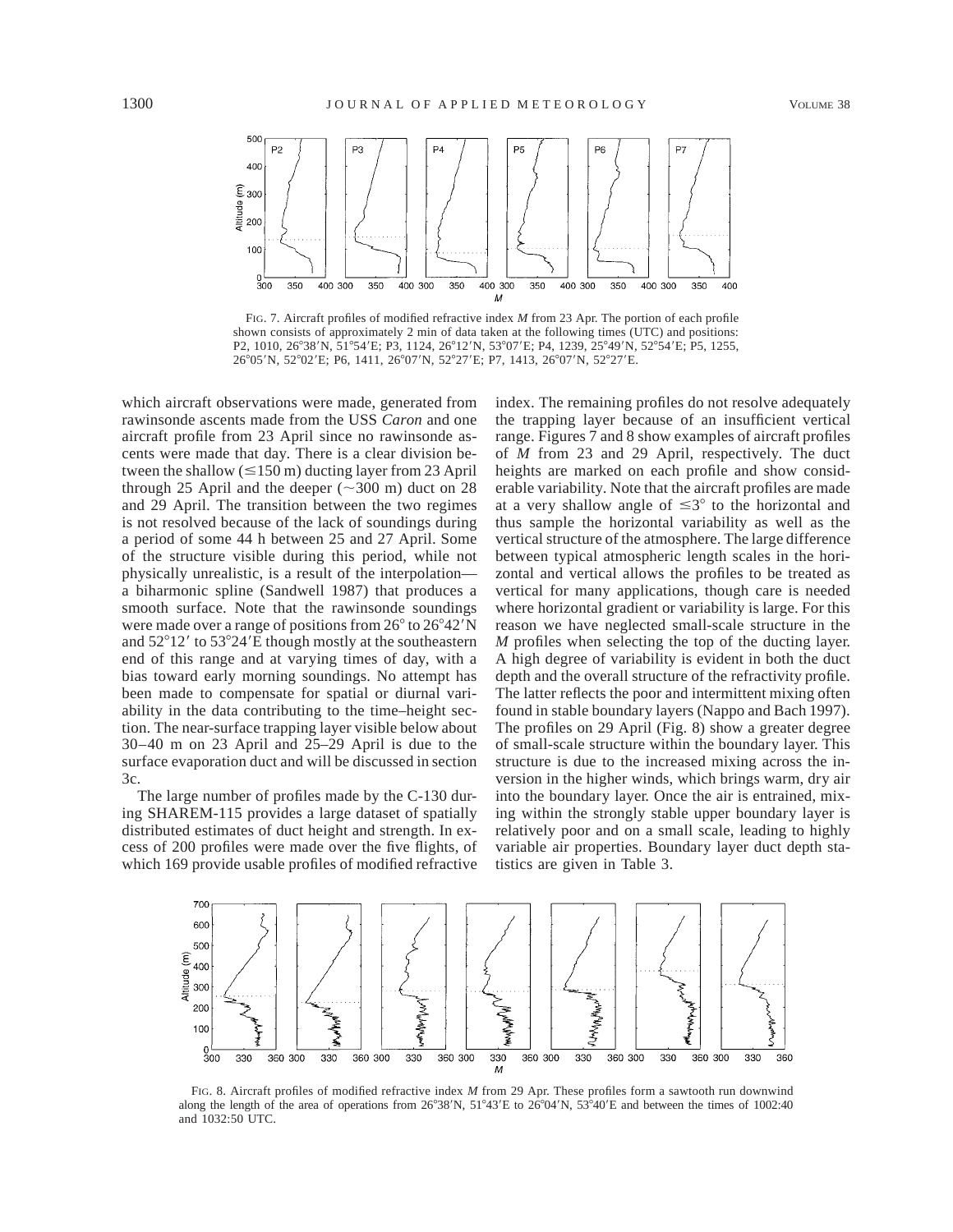TABLE 3. Boundary layer duct depth statistics (m). Dates are for Apr 1996.

| Date | No. of data<br>points | Mean  | Min   | Max   | Std dev |
|------|-----------------------|-------|-------|-------|---------|
| 23   | 6                     | 121.8 | 87.7  | 152.0 | 25.8    |
| 25   | 58                    | 118.1 | 60.5  | 221.9 | 41.2    |
| 27   | 29                    | 250.5 | 206.1 | 333.3 | 30.8    |
| 28   | 38                    | 323.8 | 225.1 | 419.6 | 47.9    |
| 29   | 38                    | 285.7 | 198.5 | 376.6 | 31.9    |

Duct height and  $\Delta M$  have been evaluated and the consequent duct strength  $\lambda_{\text{max}}$  has been calculated for each of the aircraft profiles. The quantities  $\Delta M$  and  $\lambda_{\text{max}}$ are plotted against duct depth in Figs. 9 and 10, respectively. The individual values of  $\Delta M$  and  $\lambda_{\text{max}}$  cluster around different means on each day, reflecting the changes in mean boundary layer conditions. Considerable variability about these means is evident. Duct depth varies by a factor of up to 4, while  $\Delta M$  varies by approximately  $\pm 10$  to  $\pm 15$  about the mean value on any given day. Here,  $\Delta M$  is not correlated with the duct depth since it depends primarily on the changes in temperature and humidity across the inversion; these are largely unaffected by local changes in the inversion height. Duct strength  $\lambda_{\text{max}}$  is derived from the duct depth and  $\Delta M$  [Eq. (2)]. The linear dependence on duct depth is obvious in Fig. 10. The remaining variability for a given duct depth is due to variations in  $\Delta M$ .

Figures 11–13 show *D*,  $\Delta M$ , and  $\lambda_{\text{max}}$  plotted against longitude, which is used as a surrogate for distance along wind. A linear or second-order polynomial least squares fit is shown for each case to emphasize the general alongwind trend. Duct height depends strongly on boundary layer depth and does not display a consistent trend along wind across all five days (Fig. 11). On 23 April there is no significant trend, though the small number of data points available means this is a



FIG. 9. Scatterplot of  $\Delta M$  and duct depth *D* for 169 profiles taken from all five flights.



FIG. 10. As Fig. 9 but for  $\lambda_{\text{max}}$  and *D*.

tentative assessment. On 25 April there is an initial sharp increase and then a more gentle decrease in duct height; this behavior follows closely the general change in boundary layer depth observed during the alongwind flight legs on this day (not shown) and associated with changes in mixing across the inversion. On 27 April there is a slight decrease and then an increase in duct height. A linear fit to these data shows no significant trend along wind. On 28 April there is a clear decrease in duct height along wind following a steady decrease



FIG. 11. Variation of duct depth *D* with longitude (proportional to distance along wind) for (a) 23 Apr (+, dashed line) and 25 Apr ( $\nabla$ , solid line); and (b) 27 Apr ( $\circ$ , dashed line), 28 Apr ( $\times$ , solid line), and 29 Apr  $(\Box)$ , dot-dashed line). Note that the fitted lines are intended only as an indication of the general trend along wind. Wind direction is from left to right across the figure.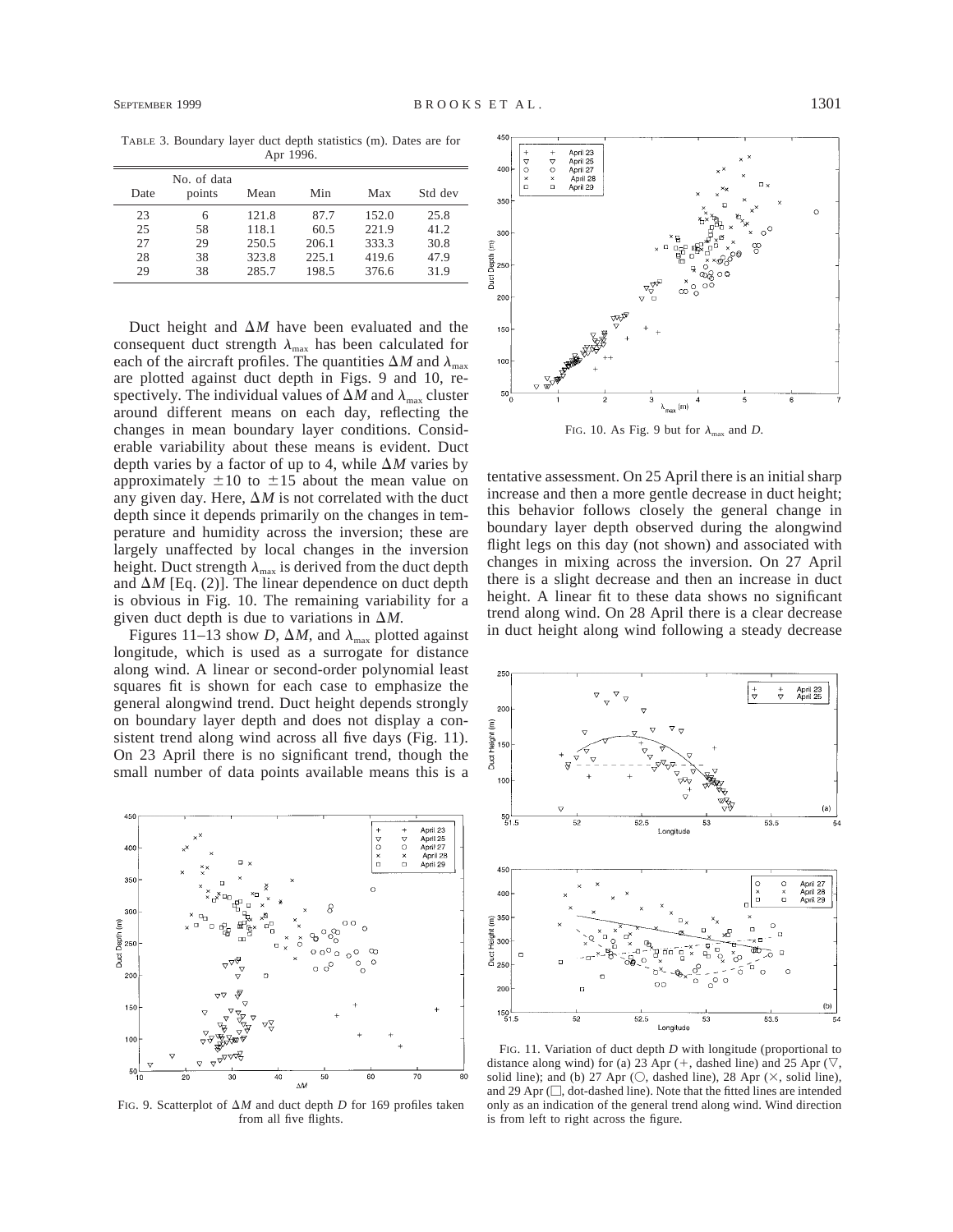



FIG. 12. As Fig. 11 but for  $\Delta M$  with longitude. FIG. 13. As Fig. 11 but for maximum ducted wavelength  $\lambda_{\text{max}}$  with longitude.

in boundary layer depth associated with mesoscale subsidence over the Gulf. On 29 April the trend is a steady increase in duct depth. The different trends in duct depth observed during the shamal reflect changes in the relative rate of increase in BL depth caused by entrainment and depression of the inversion height due to subsidence.

The quantity  $\Delta M$  (Fig. 12) shows a clear increasing trend along wind for all cases except 25 April. This trend is caused primarily by the increasing humidity of the boundary layer along wind, which itself results from the strong surface moisture fluxes and the strongly stable inversion that caps the boundary layer and inhibits transport out of the layer. The increasing humidity results in an increase in the refractive index within the BL and, hence, in the jump  $\Delta M$  across the inversion. Figure 14 illustrates the changes in humidity and refractive index with profiles of total water mixing ratio and *M* at the upwind and downwind ends of the area of operations on 23 April. The increase in mixing ratio from  $\sim$ 17.1 to  $\sim$ 18.4 g kg<sup>-1</sup> within the boundary layer and the consequent increase in *M* and strengthening of the radar duct are obvious. The day 25 April differs from the other cases:  $\Delta M$  initially increases along wind as expected but then decreases again. This behavior is caused by the onset of strong mixing that brings drier air down across the inversion in the southeastern part of the measurement region, resulting in a net decrease in BL humidity. This process will be discussed in more detail in the next section.

The trend in  $\lambda_{\text{max}}$  (Fig. 13) is a result of the combination of the trends in  $D$  and  $\Delta M$ , though dominated by the stronger dependence of  $\lambda_{\text{max}}$  on *D*. On 23, 28,

and 29 April there is a steady increase in  $\lambda_{\text{max}}$  along wind; 27 April shows a minimum near the middle of the region; and 25 April is controlled by the duct depth, increasing then decreasing along wind.

#### *c. Evaporation ducts*

Evaporation ducts result from the large humidity gradient commonly found just above a water surface. They



FIG. 14. Profiles of total water mixing ratio *Q* and modified refractive index  $M$  from  $26^{\circ}38'N$ ,  $51^{\circ}54'E$  at 1010 UTC (upwind, thin line) and  $26^{\circ}12'$ N,  $53^{\circ}07'E$  at 1124 UTC (downwind, thick line) on 23 Apr. The increase in boundary layer humidity from  $\sim$  17.1 to  $\sim$  18.4 g kg<sup>-1</sup> along wind, the consequent increase in  $M$  within the boundary layer from 377 to 389, and the strengthening of the radar duct are very clear. Inset is a map showing the locations of the upwind  $(\triangle)$ and downwind  $(\nabla)$  profiles.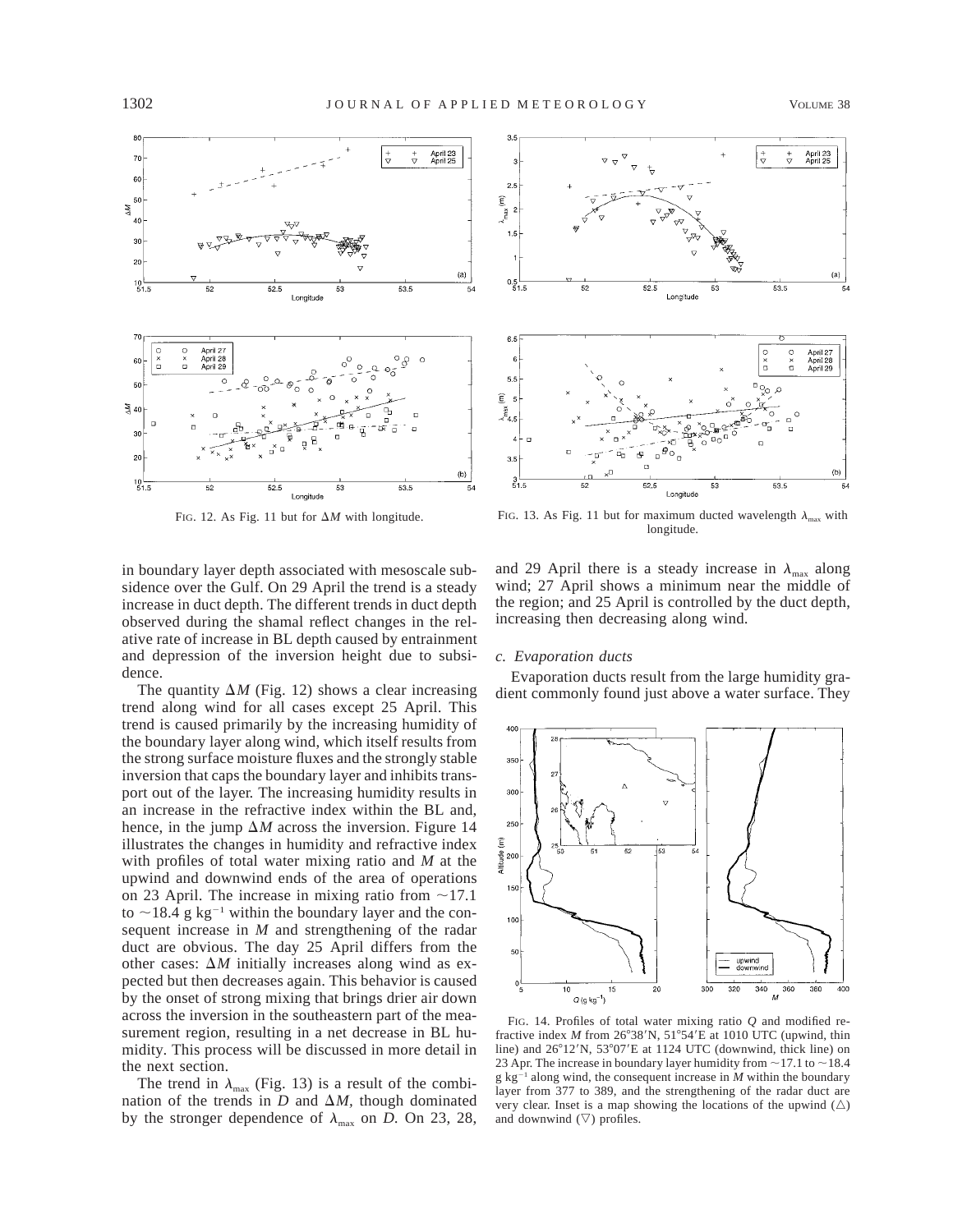are present almost always over the oceans (Babin et al. 1997) and are typically a few meters to a few tens of meters deep. To assess accurately the propagation range for a ship-mounted radar antenna, typically located 20– 30 m or so above the surface, the evaporation duct depth must be determined to an accuracy of 2 m or less (Babin et al. 1997). Direct measurement of the *M* profile within the lowest 10 meters or so of the BL over water is exceptionally difficult, and is not possible on a routine basis. Estimates of the depth of the evaporation duct thus usually are derived from measurements at a single height above the surface and a bulk parameterization. The parameterizations have their basis in Monin–Obukhov surface layer similarity theory, but until recently have relied heavily on empirical relationships to increase the computation speed rather than solving the similarity equations directly. The availability of powerful, cheap computers now permits the use of more complex parameterizations that incorporate explicit boundary layer physics (Babin et al. 1997). A recent comparison of such a parameterization, based closely on the Tropical Ocean Global Atmosphere Coupled Ocean–Atmosphere Response Experiment (TOGA COARE) bulk flux algorithm (Fairall et al. 1996), with a number of existing evaporation duct models and with direct observations found it to perform significantly better than the other models (Babin et al. 1997).

Evaporation duct depths have been estimated for the five flight periods during SHAREM-115 from both the C-130 data taken during the lowest level (30 m) flight legs and from data recorded by the deck-mounted instrumentation on the USS *Caron.* Near-surface profiles of temperature and humidity were derived from the TOGA COARE bulk flux algorithm and used to calculate profiles of *M* via Eq. (1). The parameterization has its basis in Monin–Obukhov surface layer similarity theory. The surface layer is defined to be that layer closest to the surface in which the fluxes can be considered to be constant with height. In practice, the layer in which fluxes vary by less than 10% of their surface values is acceptable; this layer corresponds approximately to the lowest 10% of the BL depth (Stull 1988). Within the surface layer, profiles of wind speed, temperature, and humidity are self similar; that is, when properly normalized by functions of surface parameters, the profiles collapse to form a set of curves that have the same shape. Given measurements at a known height and the surface temperature (wind speed is zero by definition at the surface, and humidity is assumed to be equal to the saturation value over water), the values at any height within the surface layer can be derived from the normalized profiles. A detailed description of the TOGA COARE bulk flux algorithm is beyond the scope of this paper; interested readers are referred to Fairall et al. (1996) for a thorough discussion of its background and workings.

Once a near-surface profile of *M* is derived, the evaporation duct depth is found by determining the level at which the gradient changes from negative to positive. A vertical interval of 0.2 m is used, starting at 0.2 m above the surface. Unfortunately, direct measurements of the structure of the duct for comparison with the bulk estimates are not available for SHAREM-115. The time section of  $\partial M/\partial z$  in Fig. 6 indicates the evaporation duct trapping layer to be below about 30–40 m, but the resolution of the rawinsonde profiles is too coarse to characterize the structure and depth of the duct reliably. Although during profiles on 27–29 April the aircraft regularly descended below the top of the evaporation duct as estimated from the bulk parameterization, the shallow angle of the aircraft profiles coupled with the small gradient in *M* in the upper part of the evaporation duct means that the vertical structure is masked by the horizontal variability and the duct is not evident in any of the aircraft profiles.

Table 4 shows statistics for the estimates of evaporation duct depth from both the ship and aircraft. The ship estimates use 1-min averages for the period during which the C-130 was making measurements. The aircraft estimates are based on 1-s averages for the lowestlevel (30 m) flight legs. Run numbers refer to individual flight legs as recorded in the MRF flight logs and are used here for ease of reference. The ship was located slightly to the north of the C-130 operating area on 23 April, within the flight area on 27 April, and to the southeast on 25 and 28 April. No ship data are available for 29 April. Wind measurements are not available from the ship for 23 and 25 April. Constant values of 6.0 and  $5.6 \text{ m s}^{-1}$  have been used for 23 and 25 April, respectively. These values are based on measurements from the C-130 reduced to the 17-m instrument height via the bulk flux algorithm. It is estimated from sensitivity tests that a 10% change in wind speed typically may result in up to  $\pm 5\%$ –10% change in the estimated evaporation duct height. The differences between the spatial distribution and location of the measurements mean that the duct height estimates from ship and aircraft are not directly comparable; however, close agreement is obtained for most cases.

We have noted that the bulk parameterization strictly is valid only within the surface layer, or lowest 10% of the BL. In this study the boundary layer is very shallow and on 27, 28, and 29 April the lowest-level flight legs at 30 m are very close to the top of the nominal surface layer. On 23 and 25 April they are well above the nominal surface layer, and even the ship-based measurements at 17 m are just above its upper limit. The estimates of evaporation duct depth, particularly those from the C-130, must thus be treated with some caution. First we will assume that the ship-based estimates are reliable. Comparison of them with the aircraft estimates shows good agreement on 23, 27, and 28 April and gives some confidence to the aircraft estimates, even when they are based on data taken above the nominal surface layer. On 25 April there is an exceptional case that displays large differences in estimated duct depth between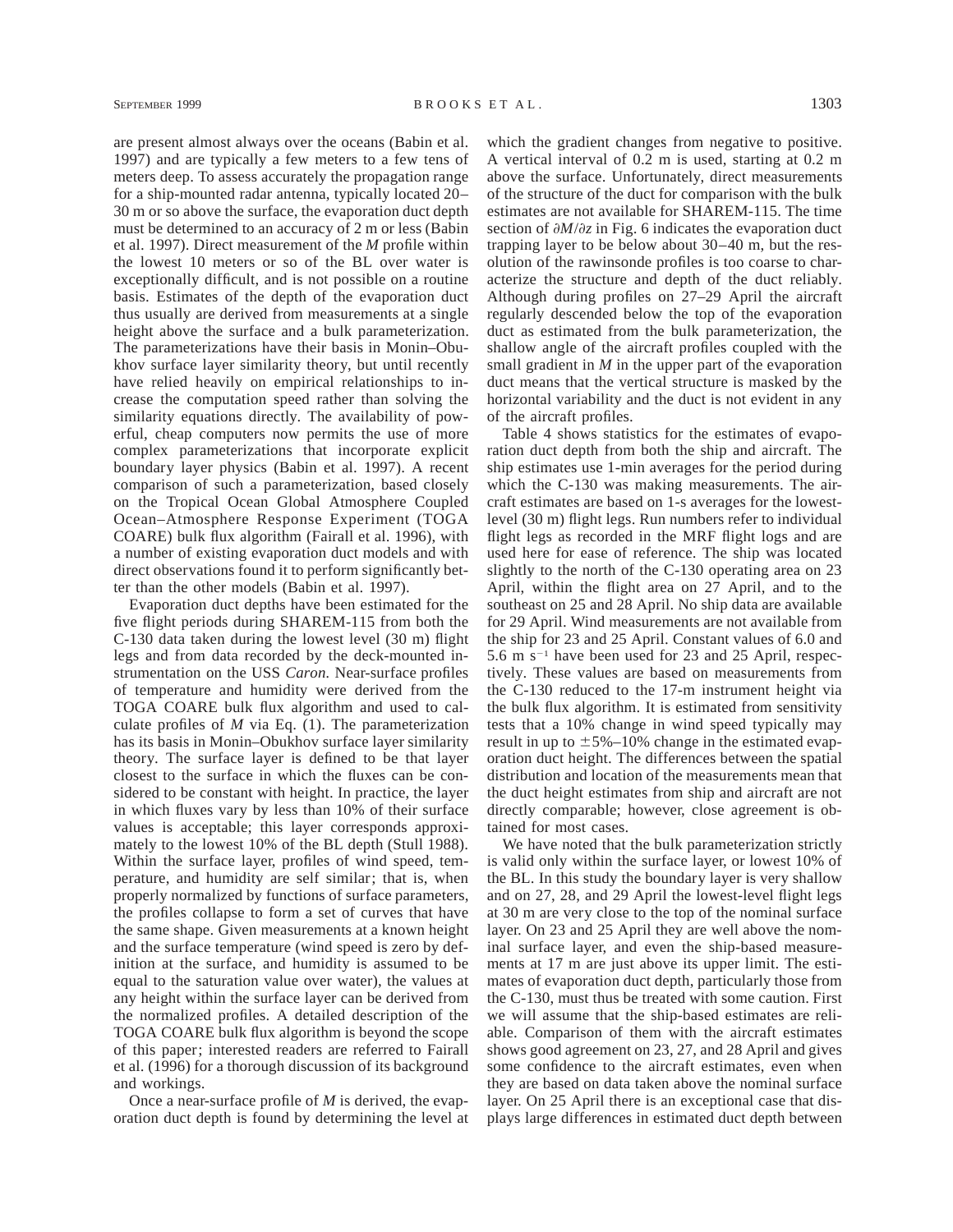TABLE 4. Statistics for evaporation duct depth derived from bulk parameterization for both the USS *Caron* and the C-130. Dates are for Apr 1996. The ship-based values are derived from 1-min averages of measured quantities, the aircraft use 1-s averaged data. Run numbers refer to individual flight legs as recorded in the MRF flight logs and are used here for ease of reference. All duct heights are in meters, times in UTC.

| Date              | Time                | Mean | Min  | Max  | Std dev |
|-------------------|---------------------|------|------|------|---------|
| Ship              |                     |      |      |      |         |
| 23                | 1100:00-1640:00     | 12.4 | 6.8  | 26.2 | 3.0     |
| 25                | $0730:00 - 1130:00$ |      |      |      |         |
| 27                | 0900:00-1230:00     | 20.7 | 17.6 | 34.4 | 1.8     |
| 28                | $0300:00 - 1000:00$ | 20.6 | 17.4 | 28.8 | 1.8     |
| Aircraft          |                     |      |      |      |         |
| 23, run 2         | 1130:38-1136:59     | 13.1 | 10.2 | 19.2 | 1.7     |
| 23, run 9         | 1257:13-1304:25     | 16.9 | 12.2 | 31.4 | 3.4     |
| 23, run 19        | 1450:01-1455:28     | 12.7 | 8.0  | 35.6 | 4.4     |
| $25$ , run $8$    | 0744:53-0751:31     |      |      |      |         |
| 25. run 12        | 0838:22-0845:43     | 9.7  | 7.8  | 13.6 | 1.2     |
| 25, run $19(a)$   | 0951:31-0957:39     | 11.3 | 9.6  | 14.8 | 0.8     |
| $25$ , run 19 (b) | $0957:40-1006:14$   | 18.2 | 13.0 | 35.2 | 4.0     |
| 27, run 2         | $0956:34 - 1020:17$ | 21.4 | 18.0 | 24.6 | 1.1     |
| 28, run 2         | 0355:50-0402:36     | 22.9 | 19.6 | 26.8 | 1.3     |
| 28, run 11        | 0537:02-0543:32     | 24.7 | 22.6 | 27.6 | 1.0     |
| 28, run 18        | $0651:41-0715:46$   | 23.7 | 19.2 | 28.4 | 1.6     |
| 29, run 2         | 1035:35-1106:44     | 25.6 | 20.2 | 30.0 | 1.7     |
| 29, run 7         | 1315:48-1338:32     | 27.1 | 23.4 | 34.2 | 1.6     |

the upwind and downwind ends of the area of operations. The aircraft estimate from run 12 at the upwind end of the region indicates a relatively uniform, shallow evaporation duct. The upwind half of run 19, running along wind, shows similar values. The downwind half of run 19, however, shows a deeper duct with much greater variability; mean duct depth and variability both increase along wind (Fig. 15). Farther downwind at run



FIG. 15. Time series of temperature (*T*), total water mixing ratio (*Q*), and bulk duct depth for run 19 at 30 m on 25 Apr, running along wind from northwest to southeast  $(26^{\circ}33'N, 52^{\circ}03'E 26^{\circ}18'$ N,  $52^{\circ}55'$ E). Note the sudden transition between a region of uniform estimated evaporation duct depth and a region with a deeper, much more variable duct. Inset is a map showing the locations of the flight track and of the upwind  $(\triangle)$  and downwind  $(\nabla)$  profiles shown in Fig. 16 (note that the downwind profile is not collocated with the end of the alongwind run but is representative of the mean change in BL structure alongwind).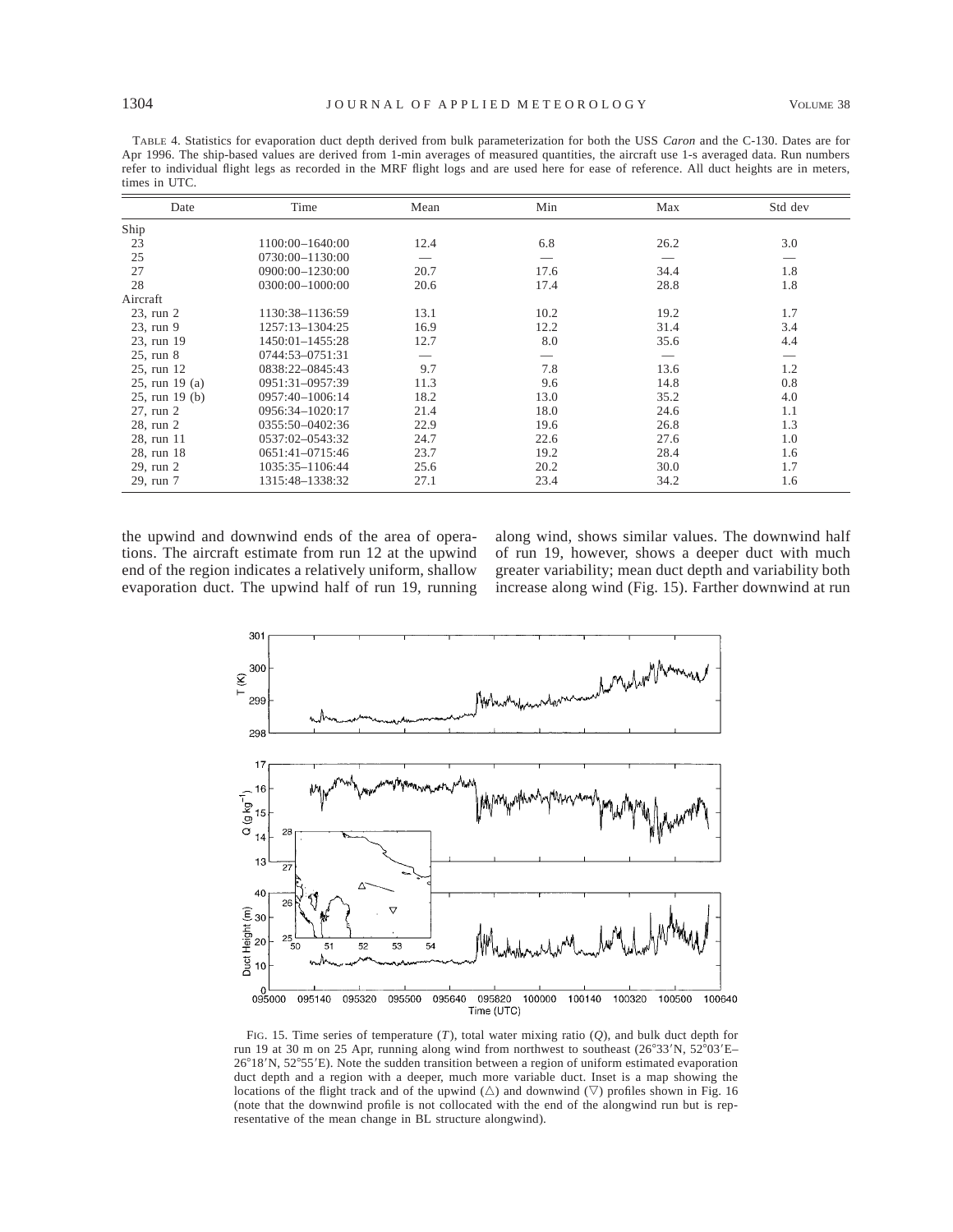

FIG. 16. Measurements of temperature (*T*), total water mixing ratio (*Q*), and modified radar refractive index (*M*) on 25 Apr from the aircraft profiles at the upwind (thick solid line:  $1122$  UTC at  $26^{\circ}27'N$ ,  $51^{\circ}58'$ E) and downwind (thick dashed line, 0815 UTC, at  $25^{\circ}48'$ N,  $52^{\circ}53'E$ ) ends of the measurement region. The thin lines show the associated bulk profiles based on data from 30-m runs close to the profile locations. Note that the bulk profiles have been extended above the level of validity for the parameterization in order to show clearly the altitude to which the assumed profile shape matches the actual profiles and to emphasize the difference above that level. The locations of the profiles are shown on the inset map in Fig. 15.

8 the parameterization no longer finds a top to the evaporation duct that is within the lower boundary layer. If the vertical range of the parameterization is extended upward sufficiently—well beyond its range of validity values between 36 and 110 m are found. Note that the maximum value is above the boundary layer top, emphasizing the danger of accepting bulk estimates of the evaporation duct depth that are based on near-surface data without considering the boundary layer structure as a whole. The ship-based estimates are farther downwind still, and similarly fail to find a top to the evaporation duct that is within the lower boundary layer. Figure 16 shows measured aircraft profiles of temperature, humidity, and *M* at the upwind and downwind ends of the measurement region, along with bulk profiles of the same parameters based on data from 30-m flight legs close to the profile locations. The bulk profiles have been extended above the level for which the parameterization is valid so as to show clearly the altitude to which the assumed profile shape matches the observed profile and to emphasize the difference above that level. Note that the profile shape is more important than the absolute value since it is the gradient in *M* that defines the ducting region. Since the measured profile and the inputs to the bulk parameterization are separated spatially by about a kilometer or so and by up to 1.5 h, a perfect match is not expected; nevertheless the agreement is close, giving confidence in the parameterized profiles. The upwind measured and bulk profiles agree closely up to at least the level of the 30-m run, and the *M* profile clearly shows the shallow evaporation duct within the deeper boundary layer duct. The downwind profiles diverge from the measured profiles at a lower altitude, and it is clear that there is no distinct evaporation duct but rather it merges with the boundary layer duct. This conclusion is supported by comparison with Fig. 6. The trapping layer, as derived from rawinsonde ascents, is seen to be continuous from the surface to the inversion throughout most of 25 April.

The transition from the upwind region with a uniform duct to the deeper, highly variable duct is very rapid. The time series of temperature, humidity, and estimated duct depth in Fig. 15 show the transition to take place within a few seconds—a distance of a few hundred meters. The increase in temperature, decrease in humidity, and increase in variability of all parameters indicate an increase in the downwind mixing of warm, dry air across the inversion. This increase is confirmed by an increase in the vertical velocity variance. The cause of the mixing appears to be the breakdown of Kelvin–Helmholtz waves at the inversion, driven by a large shear across the inversion associated with a wind speed maximum just above the BL. No change in surface forcing, which might provide an alternative mechanism, is observed. The increased entrainment leads to the much more rounded shape of the humidity profile downwind compared with that upwind, as shown in Fig. 16. The much drier air mixed into the BL is sufficient to result in a net decrease in humidity along wind that causes the decrease in  $\Delta M$  along wind observed for the boundary layer duct described in the previous section. The mixing is accompanied by a reduction in inversion height; this reduction accounts for the change from increasing to decreasing BL and BL duct depth along wind.

The duct depth statistics given in Table 4 show that the evaporation duct is relatively uniform over large areas for most of the observing period. In contrast to the BL ducts, no general trends in estimated evaporation duct depth or strength are observed with distance along wind. The estimated evaporation duct depth varies by just a few meters on 27, 28, and 29 April over distances of up to 200 km. Similarly the northwest part of the measurement area on 25 April shows very little variability. On 23 April, however, a great deal more variability is seen. Figure 17 shows time series of duct depth and air and sea surface temperature for one of the 30 m aircraft flight legs. The majority of the duct is relatively uniform in depth; however, two major regions are evident in which the duct depth doubles from about 15– 30 m. Each region is about 5 km across, and displays large changes in duct depth within the space of a few hundred meters. Three smaller regions with a lesser increase in duct depth occur later in the time series. All of the regions of increased duct depth are associated with regions of decreased sea–air temperature difference. The increased stability in these regions results in subtle changes to the shapes of the temperature and humidity profiles and consequently to that of the *M* profiles, which change increases the level of the duct top.

### **4. Modeled radar propagation**

The preceding sections have examined the spatial variability of the boundary layer and evaporation ducts observed over the Persian Gulf. To assess the significance of the variations in refractivity structure we must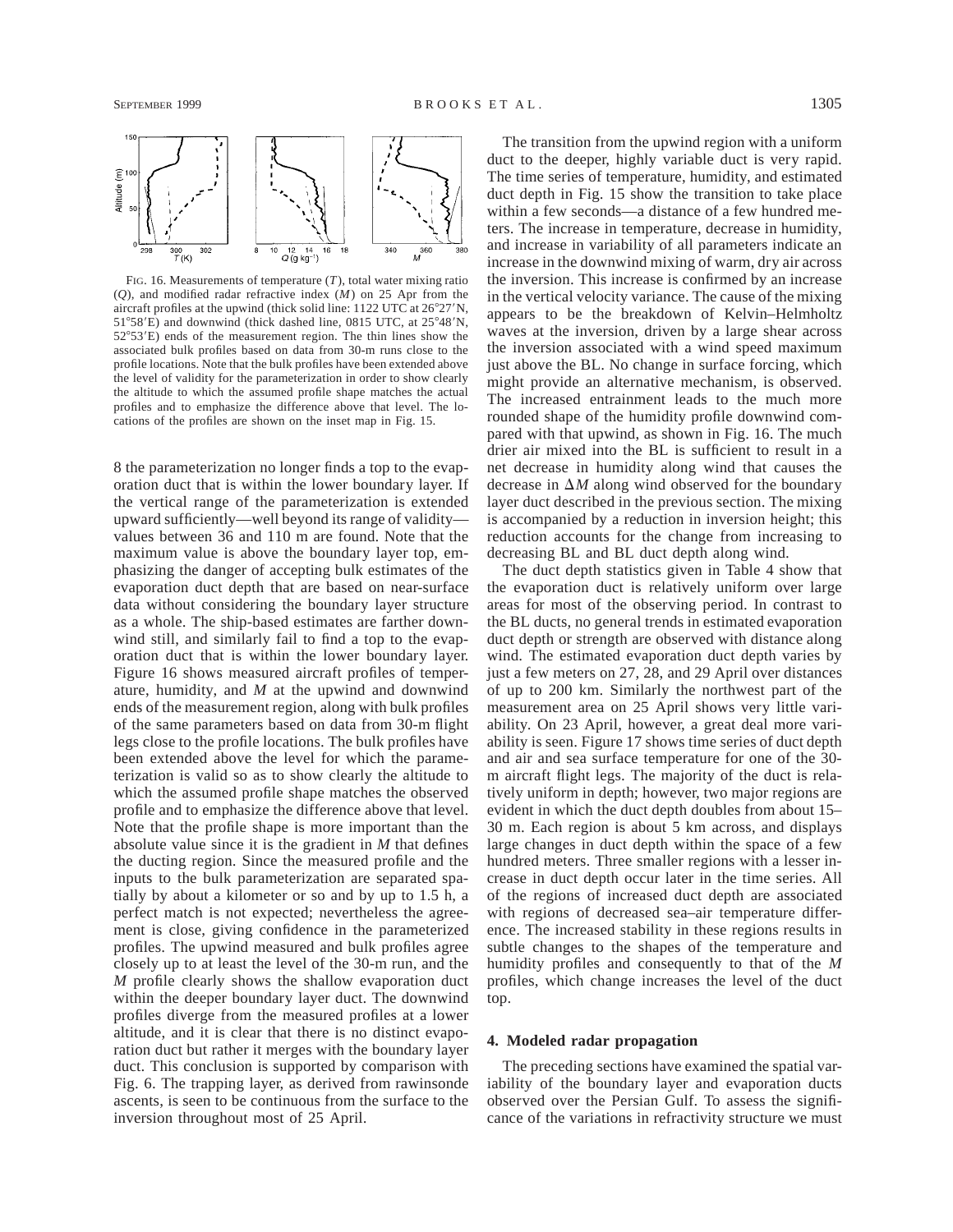

FIG. 17. Time series of air temperature (at 30 m) (thin line), sea surface temperature (thick line), and estimated evaporation duct depth for run 19 on 23 Apr (26°09'N, 52°01'E–26°23'N,  $52^{\circ}21^{\prime}$ E). The duct is relatively uniform in depth with deeper regions where the sea surface temperature falls below the air temperature. The flight track is shown on the inset map.

model the resulting radar propagation field. We consider the case of alongwind variability on 25 April. This case is chosen since a dense series of 14 profiles were available that span a transition in the boundary layer and duct structure (Figs. 15 and 16). The profiles were made from approximately 15 m to just above the inversion (150–200 m) and spanned a range of 116 km with a mean separation of just under 9 km. The profiles were extended down to the surface using the bulk parameterization and up to 1000 m by matching the top of each profile with a single deep profile made at the upwind end of the region. Last, the profiles were smoothed and interpolated onto regular 1-m intervals for inclusion in the propagation model. Figure 18 shows a contoured cross section of the trapping layers ( $\partial M/\partial z$  < 0) derived from the profiles. At the upwind end of the region the BL duct is approximately 200 m deep, and the trapping layer extends throughout most of the BL depth. A shallow  $(\sim 10 \text{ m})$  evaporation duct exists at the surface. The BL duct height and trapping layer depth decrease with distance downwind. The estimated evaporation duct depth increases beginning about 70 km downwind and then merges with the BL ducting layer to form a single trapping layer that extends through the entire BL depth.

We model the one-way radar propagation using the Tropospheric Electromagnetic Parabolic Equation Routine (TEMPER3) model. See Dockery (1988) for a discussion of propagation modeling with the parabolic equation. The radar modeled is an X-band radar operating at 10 GHz with the transmitter located 30 m above the surface, corresponding to the approximate charac-

teristics of a ship-mounted search radar. Tests for lower frequencies produced similar results and are not presented here. Four cases are modeled. The first two cases use the full set of 14 profiles to define the refractivity structure and model the propagation along the section for transmitters located at the upwind (northwest) end of the region (Fig. 19a) and at the downwind (southeast) end of the section (Fig. 19b). The second two cases use the same transmitter locations but assume that the refractivity structure is homogeneous and defined by single profiles collocated with the transmitters (Figs. 19c,d). All four cases use a horizontal domain bounded by the positions of the first and last measured profiles.

The propagation conditions are dominated by the strong boundary layer duct with relatively little influence from the surface evaporation duct evident in the model output fields. Some major differences between the single-profile set and full-profile set cases immediately are obvious from the figures. The differences are isolated in Figs. 19e and 19f; these show the ''error'' fields that result from subtracting the single-profile fields from the corresponding ''true'' fields calculated from the full set of profiles. Regions colored yellow and red indicate underprediction of the propagation factor by the single-profile calculation; regions colored blue indicate overprediction. Close to the antenna  $(< 30 \text{ km})$ there is very little error, as might be expected. At greater ranges, however, both the upwind and downwind cases show large contiguous regions of substantial error. Goldhirsh and Dockery (1998, referred to as GD98 hereinafter) suggest that 5 dB is an appropriate baseline error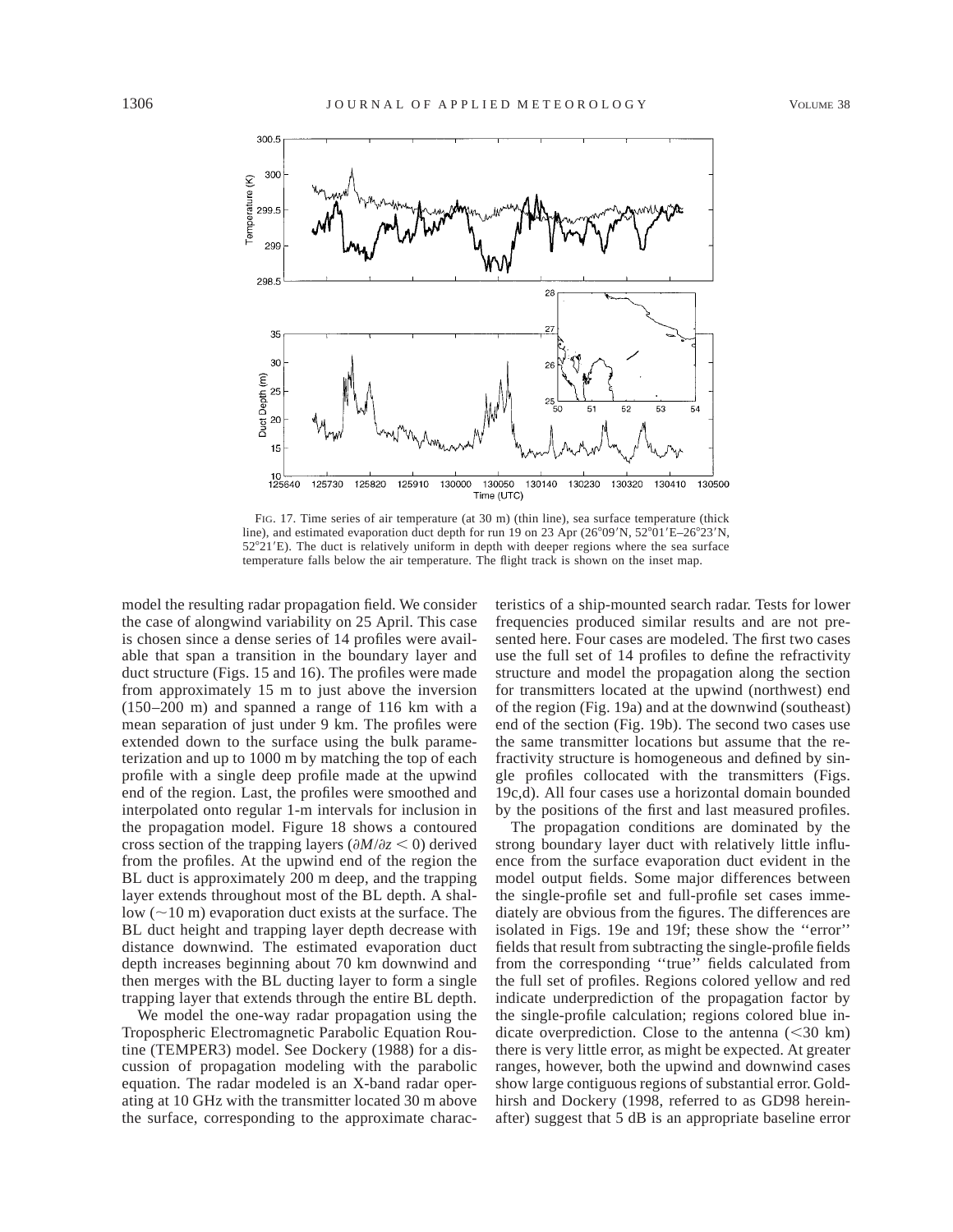

FIG. 18. Alongwind cross section of  $\partial M/\partial z$  on 25 Apr running between 26°35'N, 52°00'E and 26°12′N, 53°06′E. Trapping layers ( $\partial M/\partial z < 0$ ) are shaded and contoured at intervals of 0.25 *M* units  $m^{-1}$ .

for comparison of propagation factors. Their statistical study includes two scenarios comparable to those presented here, comparing propagation fields based on a single profile collocated with the antenna with those based on a spatially distributed set of seven profiles (GD98 Figs. 2 and 5). The GD98 study calculates the probability of the error exceeding some value as the fractional area of the propagation error field greater than that value. Their results are averaged additionally over a total of 30 cases selected without regard to the refractivity conditions. For a 10-GHz signal, GD98 indicate approximately 40% probability of the propagation error exceeding 5 dB within the range 30–90 km and altitude 5–300 m. Calculated over the same region, the present data show 49% and 57% of the error greater than 5 dB for the upwind and downwind cases, respectively. At greater ranges (90–115 km) the fractional areas increase further to 74% and 72%.

## **5. Summary and conclusions**

Radar ducts are a common phenomenon over the oceans. A shallow evaporation duct forms in the strong humidity gradient just above the surface, and a boundary layer duct may form beneath the inversion that caps the marine atmospheric boundary layer. The effect of the ducts upon radar propagation is important for many applications and is critical to the use of naval radar detection systems, which typically are situated within or just above the surface evaporation duct.

The observations made by the U.K. Meteorological Office's C-130 research aircraft during the SHAREM-115 exercise in the Persian Gulf have provided an extensive set of spatially distributed measurements of both the boundary layer and surface evaporation ducts within a shallow marine boundary layer. During the weeklong observation period, the prevailing northwesterly winds brought warm, dry air from the desert over the cooler waters of the Gulf. The loss of heat to the surface results in the formation of a stable IBL that evolves continuously along wind. The C-130 sampled the air mass several hundred kilometers downwind from the coast, by which time little trace remained of the original deep convective boundary layer, and the IBL had effectively formed a new shallow marine boundary layer.

The initially relatively dry air moistened rapidly over the water, leading to an increase in the refractive index. The stable stratification suppressed vertical mixing, trapping moisture within the shallow boundary layer and resulting in a large humidity gradient across the inversion. This process was the major factor contributing to the formation of a strong boundary layer radar duct. The boundary layer duct followed the topography of the inversion layer. This behavior may be affected by a number of factors: synoptic and mesoscale processes such as subsidence; topographic forcing of the mean flow; changes to surface forcing; shear-induced mixing at the inversion; and, in stable conditions as here, by gravity waves. Considerable variability in boundary layer duct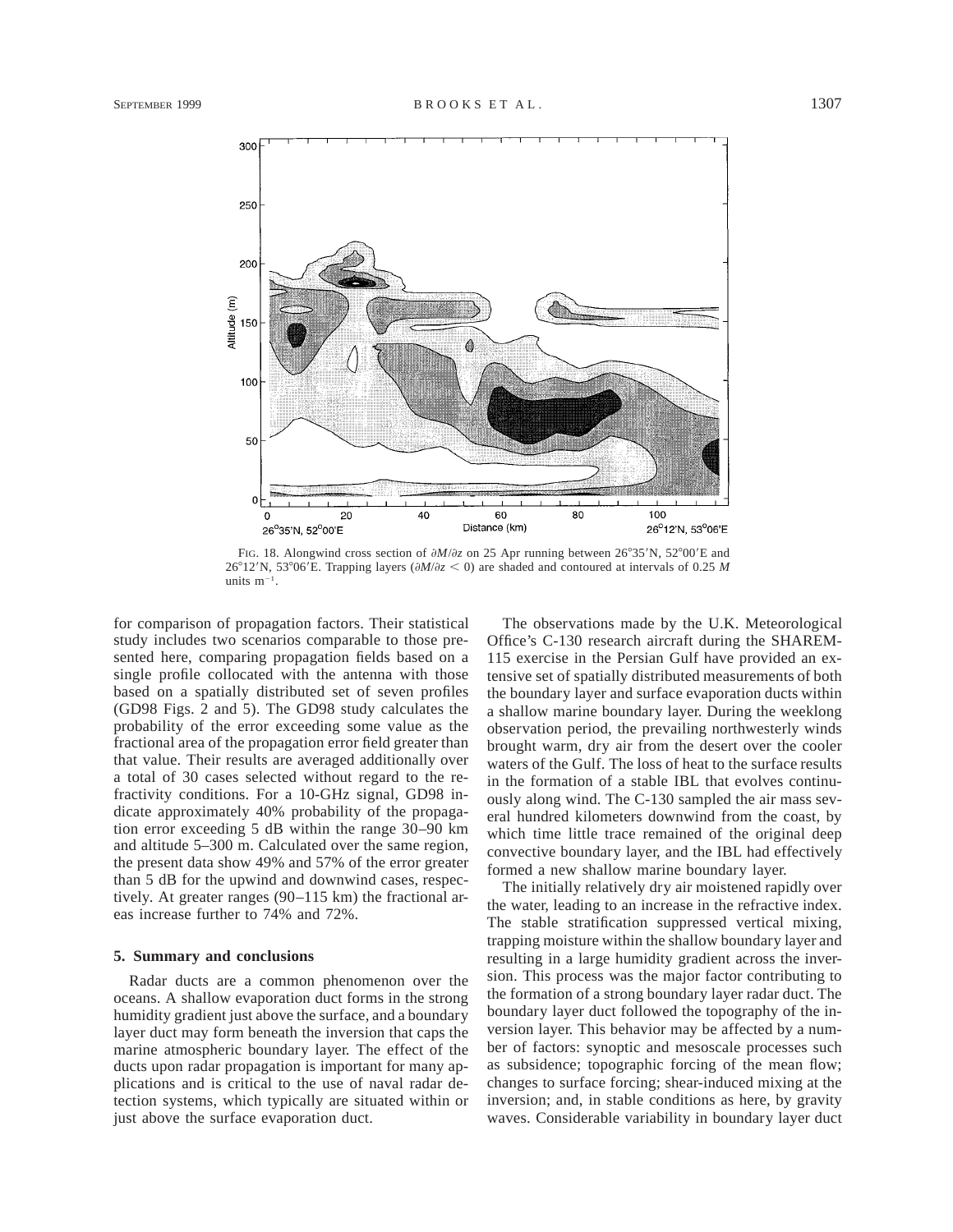

FIG. 19. TEMPER3 model output fields of one-way propagation factor for an X-band radar antenna at 30 m transmitting at 10 GHz: (a) Antenna situated at upwind end of region (left of Fig. 16), all 14 profiles used. (b) Antenna situated at downwind end of region (right of Fig. 16), all 14 profiles used. (c) Antenna situated upwind, single profile collocated with antenna used to define homogeneous conditions. (d) Antenna situated downwind, single profile collocated with antenna used to define homogeneous conditions. (e) Difference between full profile set and single-profile cases for antenna situated upwind [(a)–(c)]. (f) Difference between full profile set and single-profile cases for antenna situated downwind [(b)–(d)]. All altitudes are in meters, horizontal scales are distance from antenna in kilometers, and color scales are in dB.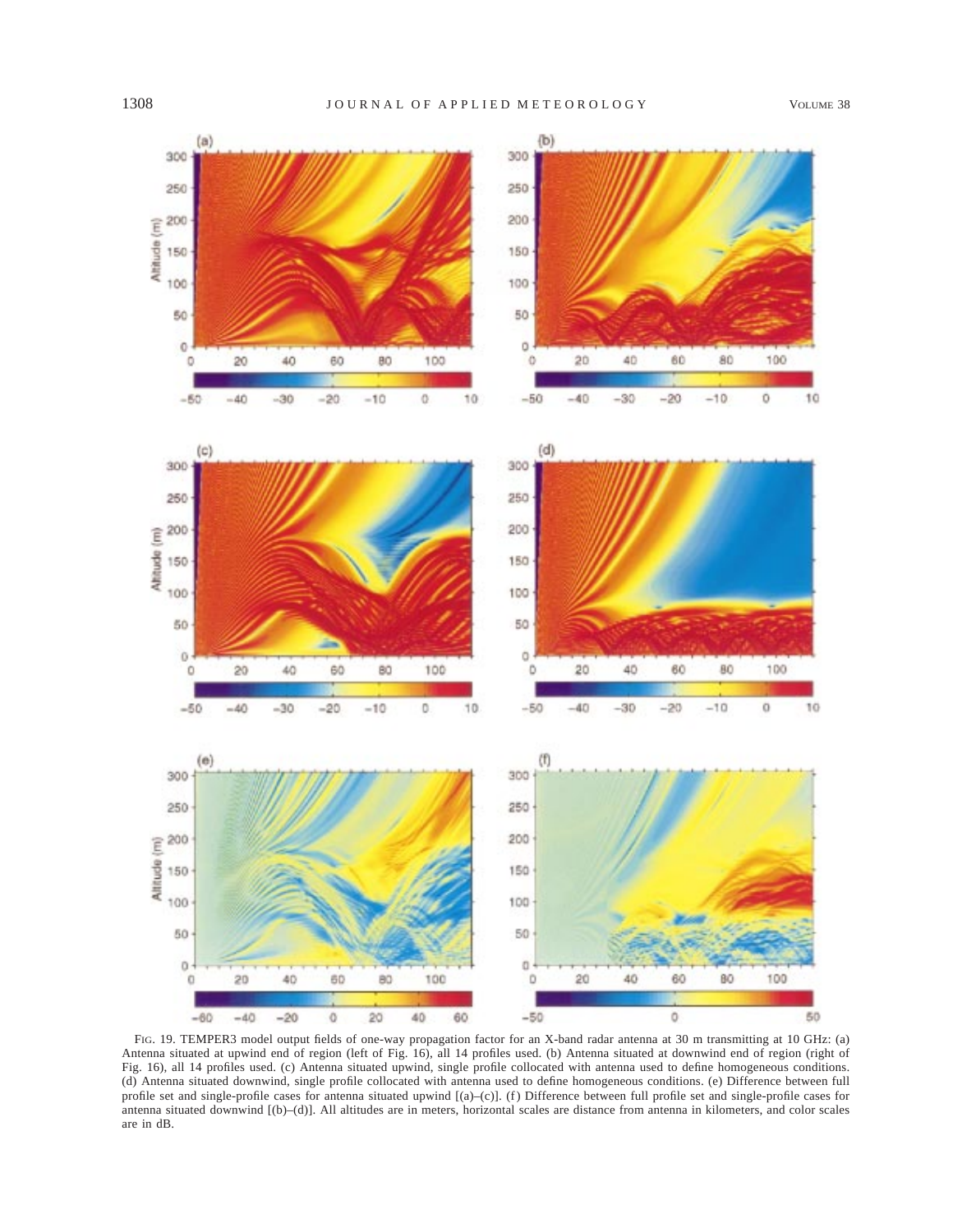depth was observed; however, the spatial resolution of the profiles was insufficient to resolve features such as gravity waves directly. Estimates of the wavelength from time series of the vertical velocity during straight and level flight legs within the boundary layer are of the order of 800 m during the low wind cases and up to 4 km during the shamal cases. The continuing evolution of the boundary layer along wind resulted in a general trend in the BL duct structure. The increasing humidity of the boundary layer along wind and consequent increase in the humidity jump across the inversion along wind resulted in an increase in  $\Delta M$ . In the absence of changes in duct depth this increase would lead to an increase in duct strength. Close to the coast, the IBL and, hence, duct depth will increase rapidly with fetch; when coupled with the increasing humidity, this increase would lead to a rapid increase in the maximum ducted wavelength with distance from the shore. By the time our observations were made, the initial rapid growth of the IBL had slowed or stopped and other processes controlled the duct depth; for example, sheardriven mixing on 25 April led to a reduction in depth and duct strength over the southeastern half of the observation area.

The surface evaporation duct height was estimated using the TOGA COARE bulk parameterization (Fairall et al. 1996) and data from both the C-130 and from deck-mounted instruments on the USS *Caron.* Good agreement was found between the two datasets on all days in spite of concerns that on 23 and 25 April the C-130 observations were made above the nominal surface layer for which the parameterization was developed. The mean duct depth was estimated to be on the order of 10 m on 23 and 25 April and 20–25 m on 27– 29 April. Most of the cases had very uniform ducts, with the depth varying by just a few meters over distances of up to 200 km. On 23 April, however, much greater variability, with occasional regions of deeper duct embedded within larger areas of relatively uniform depth, was exhibited. The deeper regions are associated with an increase in the air–sea temperature difference and the consequent change in stability and the shape of the near-surface profiles of temperature, humidity, and refractive index. The onset of mixing across the inversion in the southeastern half of the observation area on 25 April resulted in the deepening of the evaporation duct and an increase in the gradients of heat and humidity across the whole BL with the result that the evaporation duct merged into the BL duct.

Our analysis of the evaporation duct has assumed that the parameterization used is applicable to all the observations. Concerns over the use of measurements taken by the C-130 above the nominal surface layer on 23 and 25 April are allayed somewhat by the close agreement found between the duct heights derived from these observations and those from the ship, made within the surface layer. The change in boundary layer structure observed downwind on 25 April resulted in the evaporation duct merging with the BL duct. The parameterization then found a duct top only well above its range of validity. In the intermediate region between the uniform evaporation duct upwind and the single BL duct downwind, a highly variable and increasing evaporation duct depth was produced by the parameterization. In the absence of simultaneous, collocated measurements of the BL above the surface layer, it is not clear to what extent these values can be trusted or at what point a cutoff must be imposed.

Operational radar propagation models often are used with just a single *M* profile derived from a bulk parameterization of the surface layer and a sounding of the air above. It is assumed that the duct is sufficiently uniform that the single sounding may be applied to a much wider area. The uniformity of most of the evaporation ducts observed during SHAREM-115 suggests that the assumption of a uniform evaporation duct may be valid for large areas on many occasions. The variability observed on 23 April, however, indicates that there may be situations in which such an assumption could lead to serious errors in the assessment of propagation. Similarly, the rapid change in both evaporation and BL duct structure on 25 April presents a situation where measurements at one end of the observation area would not be applicable at the other.

Comparison of the modeled one-way propagation factors for refractivity structures defined by either a detailed set of profiles or a single profile collocated with the antenna reveal the extent of the errors that may result from the assumption of homogeneity. The results show large contiguous regions with errors considerably in excess of the 5-dB baseline error suggested by Goldhirsh and Dockery (1998). The fractional area of error greater than 5 dB is somewhat greater than that quoted in GD98 from a statistical analysis of 30 cases. The GD98 results are compiled without regard for the actual conditions on the days studied and thus average together cases from a variety of meteorological situations, with and without ducts, with both relatively uniform and highly heterogeneous conditions. Their results indicate that the assumption of homogeneity for a profile collocated with the antenna may lead to significant errors in propagation factor over a 30–90-km range on approximately 40% of occasions, at least for the location where their data were taken. This finding clearly suggests that a single profile frequently will be inadequate to characterize ducting conditions but provides no information as to the conditions for which a single profile may be sufficient. Furthermore, no information is available as to the spatial distribution of the errors, an important consideration in an operational context. A purely statistical approach to the problem of identifying propagation factor errors and defining observational requirements would seem thus to be inadequate.

General trends in BL depth, temperature, humidity, and, hence, duct properties are predictable and thus amenable to modeling. Burk and Thompson (1997) had